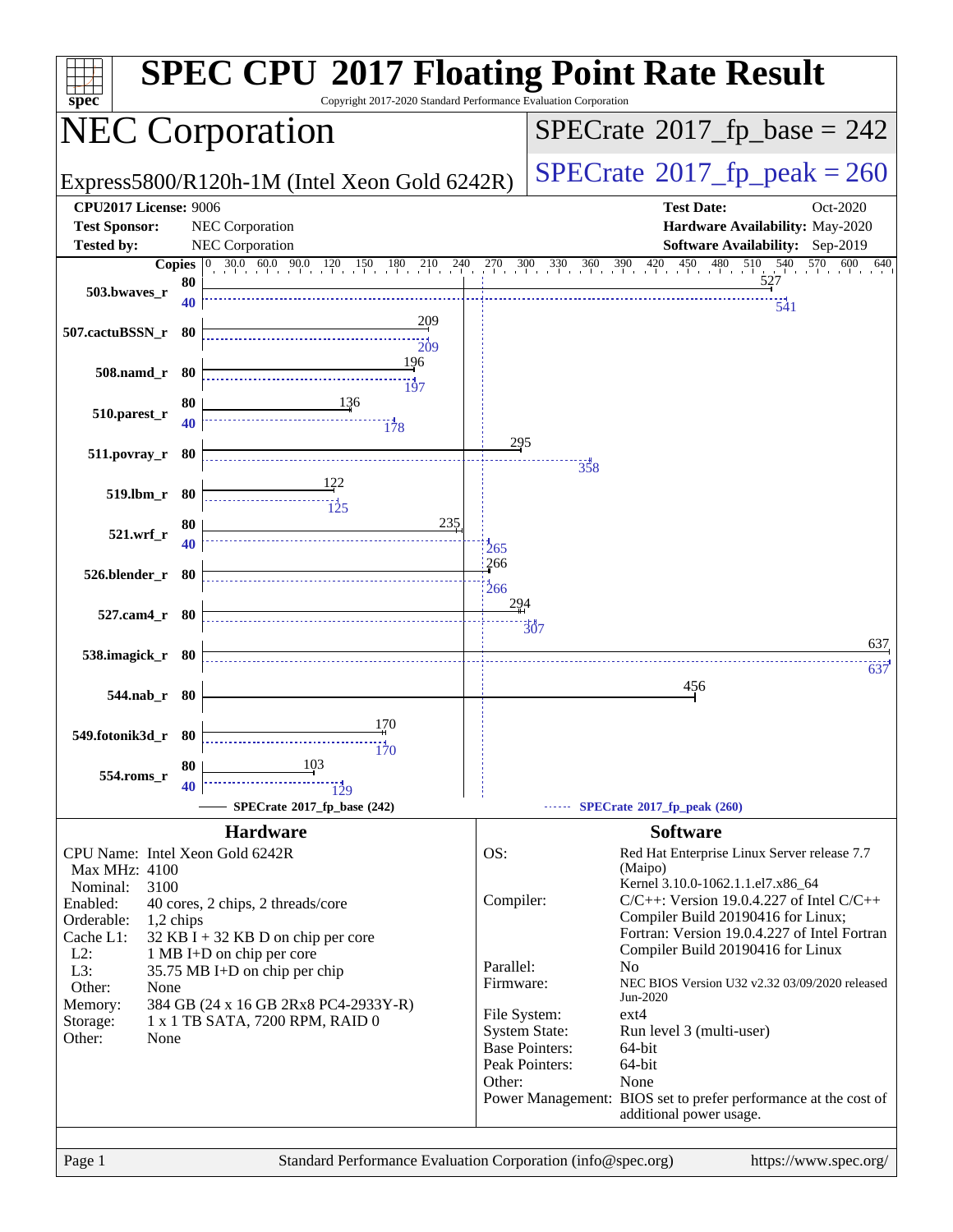

#### **[Submit Notes](http://www.spec.org/auto/cpu2017/Docs/result-fields.html#SubmitNotes)**

 The numactl mechanism was used to bind copies to processors. The config file option 'submit' was used to generate numactl commands to bind each copy to a specific processor. For details, please see the config file.

#### **[Operating System Notes](http://www.spec.org/auto/cpu2017/Docs/result-fields.html#OperatingSystemNotes)**

Stack size set to unlimited using "ulimit -s unlimited"

#### **[Environment Variables Notes](http://www.spec.org/auto/cpu2017/Docs/result-fields.html#EnvironmentVariablesNotes)**

Environment variables set by runcpu before the start of the run: LD LIBRARY PATH = "/home/cpu2017/lib/intel64"

#### **[General Notes](http://www.spec.org/auto/cpu2017/Docs/result-fields.html#GeneralNotes)**

 Binaries compiled on a system with 1x Intel Core i9-7900X CPU + 32GB RAM memory using Redhat Enterprise Linux 7.5 Transparent Huge Pages enabled by default Prior to runcpu invocation Filesystem page cache synced and cleared with: sync; echo 3 > /proc/sys/vm/drop caches

**(Continued on next page)**

| Page 2 | Standard Performance Evaluation Corporation (info@spec.org) | https://www.spec.org/ |
|--------|-------------------------------------------------------------|-----------------------|
|--------|-------------------------------------------------------------|-----------------------|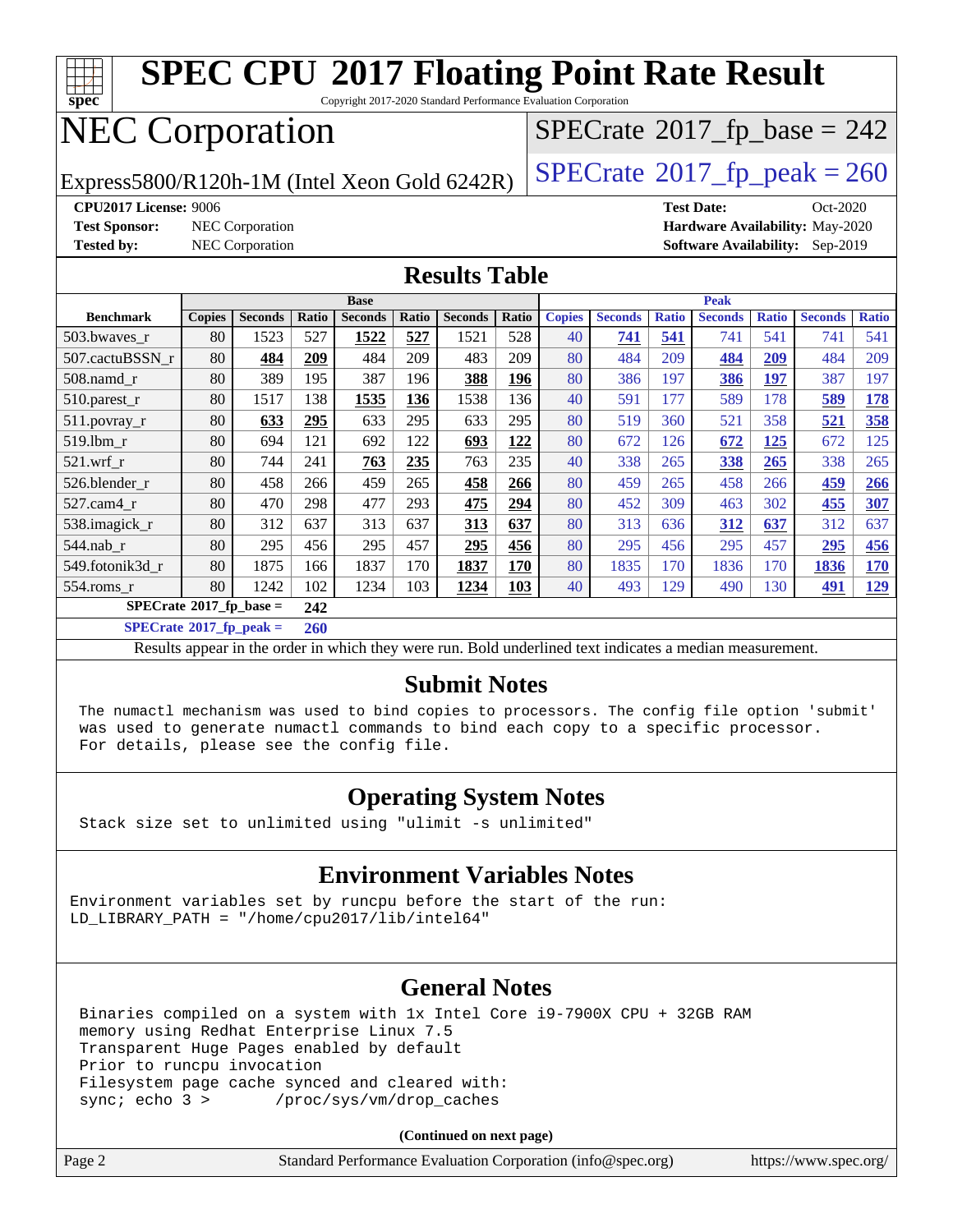

Copyright 2017-2020 Standard Performance Evaluation Corporation

## NEC Corporation

 $SPECTate$ <sup>®</sup>[2017\\_fp\\_base =](http://www.spec.org/auto/cpu2017/Docs/result-fields.html#SPECrate2017fpbase) 242

Express5800/R120h-1M (Intel Xeon Gold 6242R)  $\left|$  [SPECrate](http://www.spec.org/auto/cpu2017/Docs/result-fields.html#SPECrate2017fppeak)<sup>®</sup>[2017\\_fp\\_peak = 2](http://www.spec.org/auto/cpu2017/Docs/result-fields.html#SPECrate2017fppeak)60

**[Test Sponsor:](http://www.spec.org/auto/cpu2017/Docs/result-fields.html#TestSponsor)** NEC Corporation **[Hardware Availability:](http://www.spec.org/auto/cpu2017/Docs/result-fields.html#HardwareAvailability)** May-2020 **[Tested by:](http://www.spec.org/auto/cpu2017/Docs/result-fields.html#Testedby)** NEC Corporation **[Software Availability:](http://www.spec.org/auto/cpu2017/Docs/result-fields.html#SoftwareAvailability)** Sep-2019

**[CPU2017 License:](http://www.spec.org/auto/cpu2017/Docs/result-fields.html#CPU2017License)** 9006 **[Test Date:](http://www.spec.org/auto/cpu2017/Docs/result-fields.html#TestDate)** Oct-2020

#### **[General Notes \(Continued\)](http://www.spec.org/auto/cpu2017/Docs/result-fields.html#GeneralNotes)**

 runcpu command invoked through numactl i.e.: numactl --interleave=all runcpu <etc> NA: The test sponsor attests, as of date of publication, that CVE-2017-5754 (Meltdown) is mitigated in the system as tested and documented. Yes: The test sponsor attests, as of date of publication, that CVE-2017-5753 (Spectre variant 1) is mitigated in the system as tested and documented. Yes: The test sponsor attests, as of date of publication, that CVE-2017-5715 (Spectre variant 2) is mitigated in the system as tested and documented. **[Platform Notes](http://www.spec.org/auto/cpu2017/Docs/result-fields.html#PlatformNotes)** BIOS Settings: Thermal Configuration: Maximum Cooling Workload Profile: General Throughput Compute Memory Patrol Scrubbing: Disabled LLC Dead Line Allocation: Disabled LLC Prefetch: Enabled Enhanced Processor Performance: Enabled Sysinfo program /home/cpu2017/bin/sysinfo Rev: r6365 of 2019-08-21 295195f888a3d7edb1e6e46a485a0011 running on r120h1m Fri Oct 23 16:50:18 2020 SUT (System Under Test) info as seen by some common utilities. For more information on this section, see <https://www.spec.org/cpu2017/Docs/config.html#sysinfo> From /proc/cpuinfo model name : Intel(R) Xeon(R) Gold 6242R CPU @ 3.10GHz 2 "physical id"s (chips) 80 "processors" cores, siblings (Caution: counting these is hw and system dependent. The following excerpts from /proc/cpuinfo might not be reliable. Use with caution.) cpu cores : 20 siblings : 40 physical 0: cores 0 1 2 3 4 5 8 9 10 11 12 13 16 17 18 19 21 27 28 physical 1: cores 1 2 3 10 12 13 16 17 18 19 20 21 24 25 26 27 28 29 From lscpu: Architecture: x86\_64 CPU op-mode(s): 32-bit, 64-bit Byte Order: Little Endian  $CPU(s):$  80 On-line CPU(s) list: 0-79 **(Continued on next page)**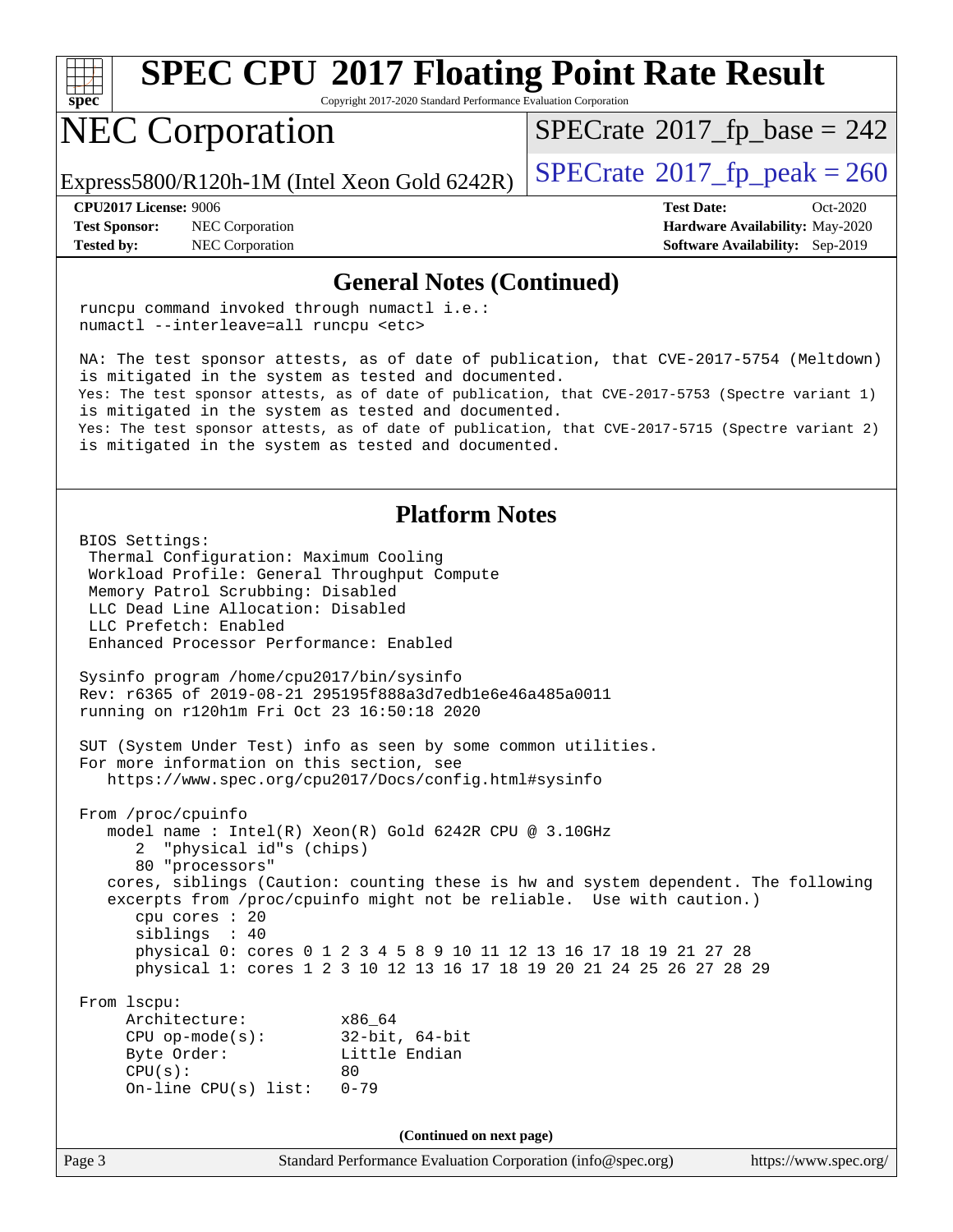

Copyright 2017-2020 Standard Performance Evaluation Corporation

## NEC Corporation

 $SPECTate$ <sup>®</sup>[2017\\_fp\\_base =](http://www.spec.org/auto/cpu2017/Docs/result-fields.html#SPECrate2017fpbase) 242

Express5800/R120h-1M (Intel Xeon Gold 6242R)  $\left|$  [SPECrate](http://www.spec.org/auto/cpu2017/Docs/result-fields.html#SPECrate2017fppeak)®[2017\\_fp\\_peak = 2](http://www.spec.org/auto/cpu2017/Docs/result-fields.html#SPECrate2017fppeak)60

**[Test Sponsor:](http://www.spec.org/auto/cpu2017/Docs/result-fields.html#TestSponsor)** NEC Corporation **[Hardware Availability:](http://www.spec.org/auto/cpu2017/Docs/result-fields.html#HardwareAvailability)** May-2020 **[Tested by:](http://www.spec.org/auto/cpu2017/Docs/result-fields.html#Testedby)** NEC Corporation **[Software Availability:](http://www.spec.org/auto/cpu2017/Docs/result-fields.html#SoftwareAvailability)** Sep-2019

 $Thmend(a)$  per core:

**[CPU2017 License:](http://www.spec.org/auto/cpu2017/Docs/result-fields.html#CPU2017License)** 9006 **[Test Date:](http://www.spec.org/auto/cpu2017/Docs/result-fields.html#TestDate)** Oct-2020

#### **[Platform Notes \(Continued\)](http://www.spec.org/auto/cpu2017/Docs/result-fields.html#PlatformNotes)**

| inteau(s) ber core.         | 4                                                                                    |
|-----------------------------|--------------------------------------------------------------------------------------|
| $Core(s)$ per socket:       | 20                                                                                   |
| Socket(s):                  | $\overline{2}$                                                                       |
| NUMA $node(s)$ :            | 4                                                                                    |
| Vendor ID:                  | GenuineIntel                                                                         |
| CPU family:                 | 6                                                                                    |
| Model:                      | 85                                                                                   |
| Model name:                 | $Intel(R) Xeon(R) Gold 6242R CPU @ 3.10GHz$                                          |
| Stepping:                   | 7                                                                                    |
| CPU MHz:                    | 3100.000                                                                             |
| BogoMIPS:                   | 6200.00                                                                              |
| Virtualization:             | $VT - x$                                                                             |
| L1d cache:                  | 32K                                                                                  |
| Lli cache:                  | 32K                                                                                  |
| $L2$ cache:                 | 1024K                                                                                |
| L3 cache:                   | 36608K                                                                               |
| NUMA $node0$ $CPU(s):$      | $0 - 9, 40 - 49$                                                                     |
| NUMA nodel CPU(s):          | $10 - 19,50 - 59$                                                                    |
| NUMA $node2$ $CPU(s)$ :     | $20 - 29,60 - 69$                                                                    |
| NUMA $node3$ $CPU(s):$      | $30 - 39, 70 - 79$                                                                   |
| Flaqs:                      | fpu vme de pse tsc msr pae mce cx8 apic sep mtrr pge mca cmov                        |
|                             | pat pse36 clflush dts acpi mmx fxsr sse sse2 ss ht tm pbe syscall nx pdpe1gb rdtscp  |
|                             | lm constant_tsc art arch_perfmon pebs bts rep_good nopl xtopology nonstop_tsc        |
|                             | aperfmperf eagerfpu pni pclmulqdq dtes64 monitor ds_cpl vmx smx est tm2 ssse3 sdbg   |
|                             | fma cx16 xtpr pdcm pcid dca sse4_1 sse4_2 x2apic movbe popcnt tsc_deadline_timer aes |
|                             | xsave avx f16c rdrand lahf_lm abm 3dnowprefetch epb cat_13 cdp_13 invpcid_single     |
|                             | intel_ppin intel_pt ssbd mba ibrs ibpb stibp ibrs_enhanced tpr_shadow vnmi           |
|                             | flexpriority ept vpid fsgsbase tsc_adjust bmil hle avx2 smep bmi2 erms invpcid rtm   |
|                             | cqm mpx rdt_a avx512f avx512dq rdseed adx smap clflushopt clwb avx512cd avx512bw     |
|                             | avx512vl xsaveopt xsavec xgetbvl cqm_llc cqm_occup_llc cqm_mbm_total cqm_mbm_local   |
|                             | dtherm ida arat pln pts pku ospke avx512_vnni md_clear spec_ctrl intel_stibp         |
| flush 11d arch capabilities |                                                                                      |
|                             |                                                                                      |
| /proc/cpuinfo cache data    |                                                                                      |
| cache size $: 36608$ KB     |                                                                                      |
|                             |                                                                                      |
|                             | From numactl --hardware WARNING: a numactl 'node' might or might not correspond to a |
| physical chip.              |                                                                                      |
| $available: 4 nodes (0-3)$  |                                                                                      |
|                             | node 0 cpus: 0 1 2 3 4 5 6 7 8 9 40 41 42 43 44 45 46 47 48 49                       |
| node 0 size: 97960 MB       |                                                                                      |
| node 0 free: 95513 MB       |                                                                                      |
|                             | node 1 cpus: 10 11 12 13 14 15 16 17 18 19 50 51 52 53 54 55 56 57 58 59             |
| node 1 size: 98304 MB       |                                                                                      |
| node 1 free: 96023 MB       |                                                                                      |
|                             | node 2 cpus: 20 21 22 23 24 25 26 27 28 29 60 61 62 63 64 65 66 67 68 69             |
| node 2 size: 98304 MB       |                                                                                      |

**(Continued on next page)**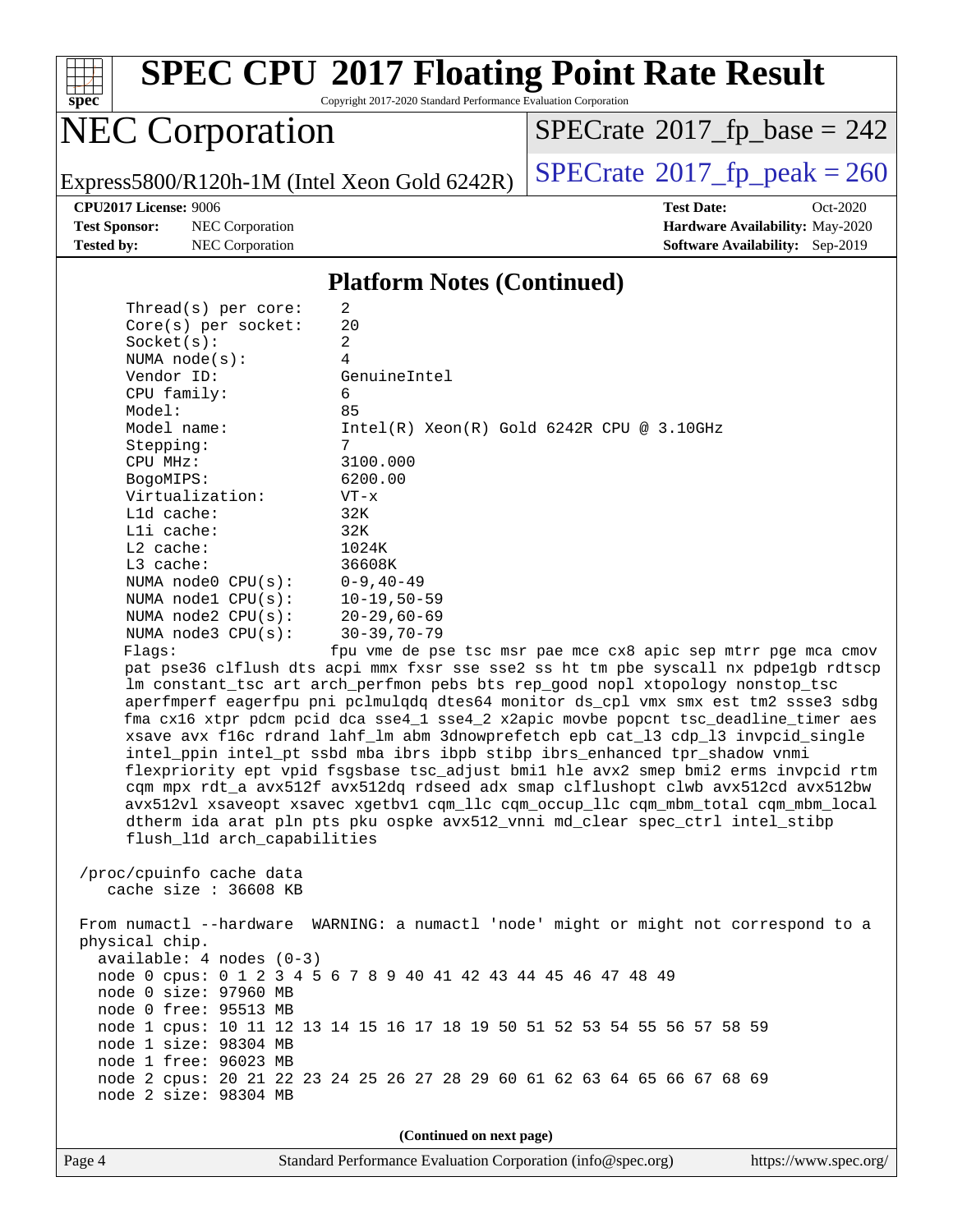| <b>SPEC CPU®2017 Floating Point Rate Result</b><br>Copyright 2017-2020 Standard Performance Evaluation Corporation<br>spec                                                                                                                                                                                                                                                                                                                                                                          |                                                                                                                          |  |  |  |
|-----------------------------------------------------------------------------------------------------------------------------------------------------------------------------------------------------------------------------------------------------------------------------------------------------------------------------------------------------------------------------------------------------------------------------------------------------------------------------------------------------|--------------------------------------------------------------------------------------------------------------------------|--|--|--|
| <b>NEC Corporation</b>                                                                                                                                                                                                                                                                                                                                                                                                                                                                              | $SPECTate$ <sup>®</sup> 2017_fp_base = 242                                                                               |  |  |  |
| Express5800/R120h-1M (Intel Xeon Gold 6242R)                                                                                                                                                                                                                                                                                                                                                                                                                                                        | $SPECTate^{\circ}2017$ _fp_peak = 260                                                                                    |  |  |  |
| <b>CPU2017 License: 9006</b><br><b>Test Sponsor:</b><br>NEC Corporation<br><b>Tested by:</b><br>NEC Corporation                                                                                                                                                                                                                                                                                                                                                                                     | <b>Test Date:</b><br>$Oct-2020$<br>Hardware Availability: May-2020<br><b>Software Availability:</b> Sep-2019             |  |  |  |
| <b>Platform Notes (Continued)</b>                                                                                                                                                                                                                                                                                                                                                                                                                                                                   |                                                                                                                          |  |  |  |
| node 2 free: 95984 MB<br>node 3 cpus: 30 31 32 33 34 35 36 37 38 39 70 71 72 73 74 75 76 77 78 79<br>node 3 size: 98303 MB<br>node 3 free: 95962 MB<br>node distances:<br>3<br>node<br>$\mathbf{0}$<br>$\mathbf{1}$<br>2<br>0 :<br>10<br>21<br>21<br>21<br>1:<br>21<br>10<br>21<br>21<br>2:<br>21<br>21<br>10<br>21<br>3:<br>21<br>21<br>10<br>21<br>From /proc/meminfo<br>MemTotal:<br>395916296 kB                                                                                                |                                                                                                                          |  |  |  |
| HugePages_Total:<br>0<br>Hugepagesize:<br>2048 kB                                                                                                                                                                                                                                                                                                                                                                                                                                                   |                                                                                                                          |  |  |  |
| From /etc/*release* /etc/*version*<br>os-release:<br>NAME="Red Hat Enterprise Linux Server"<br>VERSION="7.7 (Maipo)"<br>ID="rhel"<br>ID LIKE="fedora"<br>VARIANT="Server"<br>VARIANT ID="server"<br>VERSION_ID="7.7"<br>PRETTY_NAME="Red Hat Enterprise Linux Server 7.7 (Maipo)"<br>redhat-release: Red Hat Enterprise Linux Server release 7.7 (Maipo)<br>system-release: Red Hat Enterprise Linux Server release 7.7 (Maipo)<br>system-release-cpe: cpe:/o:redhat:enterprise_linux:7.7:ga:server |                                                                                                                          |  |  |  |
| uname $-a$ :<br>Linux r120hlm 3.10.0-1062.1.1.el7.x86_64 #1 SMP Tue Aug 13 18:39:59 UTC 2019 x86_64<br>x86_64 x86_64 GNU/Linux                                                                                                                                                                                                                                                                                                                                                                      |                                                                                                                          |  |  |  |
| Kernel self-reported vulnerability status:                                                                                                                                                                                                                                                                                                                                                                                                                                                          |                                                                                                                          |  |  |  |
| CVE-2018-3620 (L1 Terminal Fault):<br>Microarchitectural Data Sampling:<br>CVE-2017-5754 (Meltdown):<br>CVE-2018-3639 (Speculative Store Bypass): Mitigation: Speculative Store Bypass disabled                                                                                                                                                                                                                                                                                                     | Not affected<br>Not affected<br>Not affected<br>via prctl and seccomp                                                    |  |  |  |
| $CVE-2017-5753$ (Spectre variant 1):<br>$CVE-2017-5715$ (Spectre variant 2):                                                                                                                                                                                                                                                                                                                                                                                                                        | Mitigation: Load fences, usercopy/swapgs<br>barriers and __user pointer sanitization<br>Mitigation: Full retpoline, IBPB |  |  |  |
| run-level 3 Oct 23 16:44                                                                                                                                                                                                                                                                                                                                                                                                                                                                            |                                                                                                                          |  |  |  |
|                                                                                                                                                                                                                                                                                                                                                                                                                                                                                                     |                                                                                                                          |  |  |  |
| (Continued on next page)                                                                                                                                                                                                                                                                                                                                                                                                                                                                            |                                                                                                                          |  |  |  |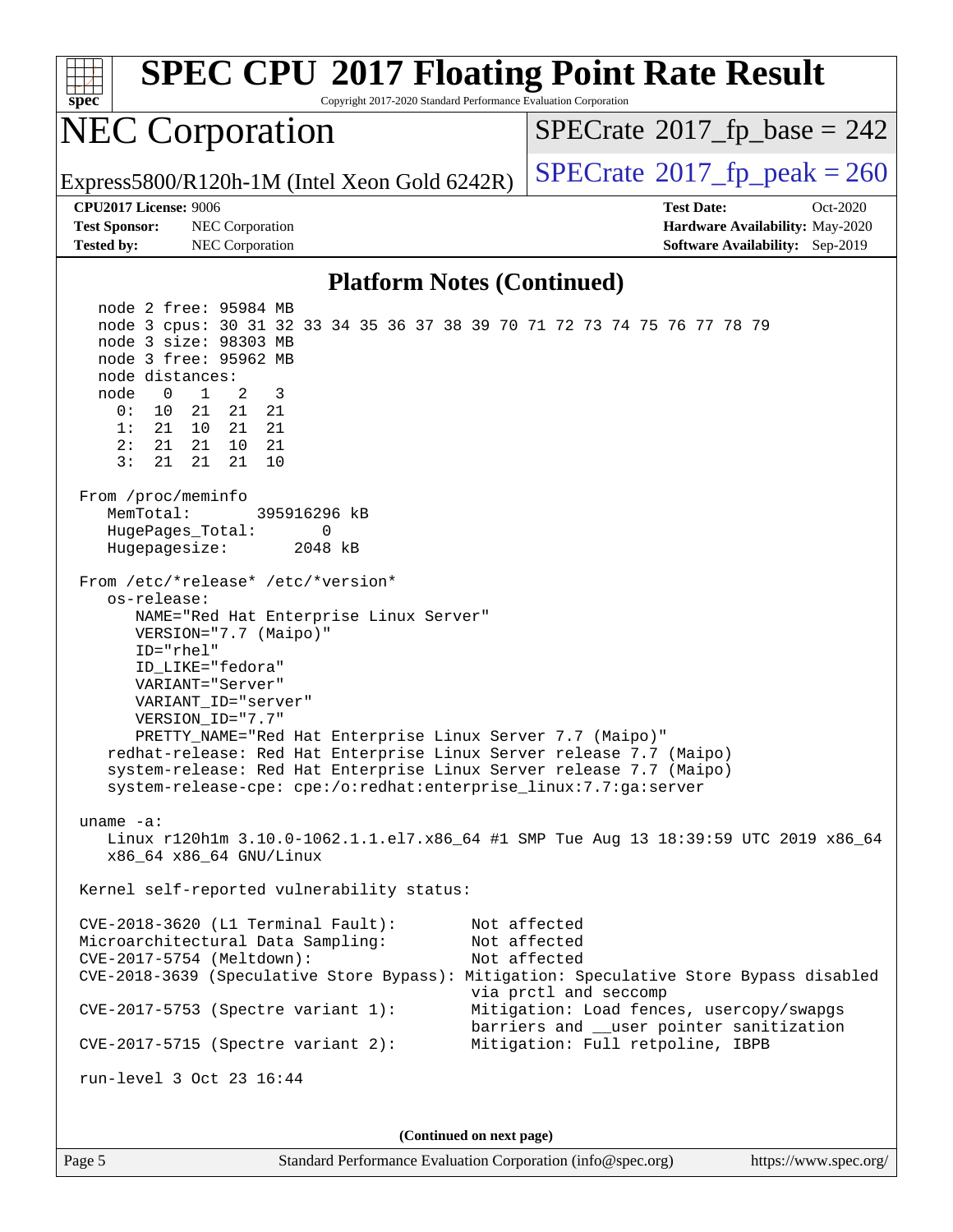| <b>SPEC CPU®2017 Floating Point Rate Result</b><br>Copyright 2017-2020 Standard Performance Evaluation Corporation<br>spec                                                                                                                                                                                                                                                                        |                                                                                                            |  |  |
|---------------------------------------------------------------------------------------------------------------------------------------------------------------------------------------------------------------------------------------------------------------------------------------------------------------------------------------------------------------------------------------------------|------------------------------------------------------------------------------------------------------------|--|--|
| <b>NEC Corporation</b>                                                                                                                                                                                                                                                                                                                                                                            | $SPECrate^{\circ}2017$ fp base = 242                                                                       |  |  |
| Express5800/R120h-1M (Intel Xeon Gold 6242R)                                                                                                                                                                                                                                                                                                                                                      | $SPECrate@2017_fp\_peak = 260$                                                                             |  |  |
| CPU2017 License: 9006<br>NEC Corporation<br><b>Test Sponsor:</b><br>NEC Corporation<br><b>Tested by:</b>                                                                                                                                                                                                                                                                                          | <b>Test Date:</b><br>Oct-2020<br>Hardware Availability: May-2020<br><b>Software Availability:</b> Sep-2019 |  |  |
| <b>Platform Notes (Continued)</b>                                                                                                                                                                                                                                                                                                                                                                 |                                                                                                            |  |  |
| SPEC is set to: /home/cpu2017<br>Size Used Avail Use% Mounted on<br>Filesystem<br>Type<br>/dev/sda3<br>184G<br>ext4<br>908G<br>678G 22% /                                                                                                                                                                                                                                                         |                                                                                                            |  |  |
| From /sys/devices/virtual/dmi/id<br>BIOS:<br>NEC U32 03/09/2020<br>Vendor:<br>NEC<br>Product: Express5800/R120h-1M<br>Serial:<br>JPN0084094                                                                                                                                                                                                                                                       |                                                                                                            |  |  |
| Additional information from dmidecode follows. WARNING: Use caution when you interpret<br>this section. The 'dmidecode' program reads system data which is "intended to allow<br>hardware to be accurately determined", but the intent may not be met, as there are<br>frequent changes to hardware, firmware, and the "DMTF SMBIOS" standard.<br>Memory:<br>24x HPE P03050-091 16 GB 2 rank 2933 |                                                                                                            |  |  |
| (End of data from sysinfo program)                                                                                                                                                                                                                                                                                                                                                                |                                                                                                            |  |  |
| <b>Compiler Version Notes</b>                                                                                                                                                                                                                                                                                                                                                                     |                                                                                                            |  |  |
| 519.1bm_r(base, peak) 538.imagick_r(base, peak)<br>C<br>544.nab_r(base, peak)                                                                                                                                                                                                                                                                                                                     | =====================                                                                                      |  |  |
| Intel(R) C Intel(R) 64 Compiler for applications running on Intel(R) 64,<br>Version 19.0.4.227 Build 20190416<br>Copyright (C) 1985-2019 Intel Corporation. All rights reserved.                                                                                                                                                                                                                  |                                                                                                            |  |  |
|                                                                                                                                                                                                                                                                                                                                                                                                   |                                                                                                            |  |  |
| $508.namd_r(base, peak) 510.parest_r(base, peak)$<br>$C++$                                                                                                                                                                                                                                                                                                                                        |                                                                                                            |  |  |
| Intel(R) $C++$ Intel(R) 64 Compiler for applications running on Intel(R) 64,<br>Version 19.0.4.227 Build 20190416<br>Copyright (C) 1985-2019 Intel Corporation. All rights reserved.                                                                                                                                                                                                              |                                                                                                            |  |  |
| C++, C $ $ 511.povray_r(base, peak) 526.blender_r(base, peak)                                                                                                                                                                                                                                                                                                                                     |                                                                                                            |  |  |
| Intel(R) $C++$ Intel(R) 64 Compiler for applications running on Intel(R) 64,<br>Version 19.0.4.227 Build 20190416<br>Copyright (C) 1985-2019 Intel Corporation. All rights reserved.<br>Intel(R) C Intel(R) 64 Compiler for applications running on Intel(R) 64,<br>Version 19.0.4.227 Build 20190416                                                                                             |                                                                                                            |  |  |
| (Continued on next page)                                                                                                                                                                                                                                                                                                                                                                          |                                                                                                            |  |  |
| Page 6<br>Standard Performance Evaluation Corporation (info@spec.org)                                                                                                                                                                                                                                                                                                                             | https://www.spec.org/                                                                                      |  |  |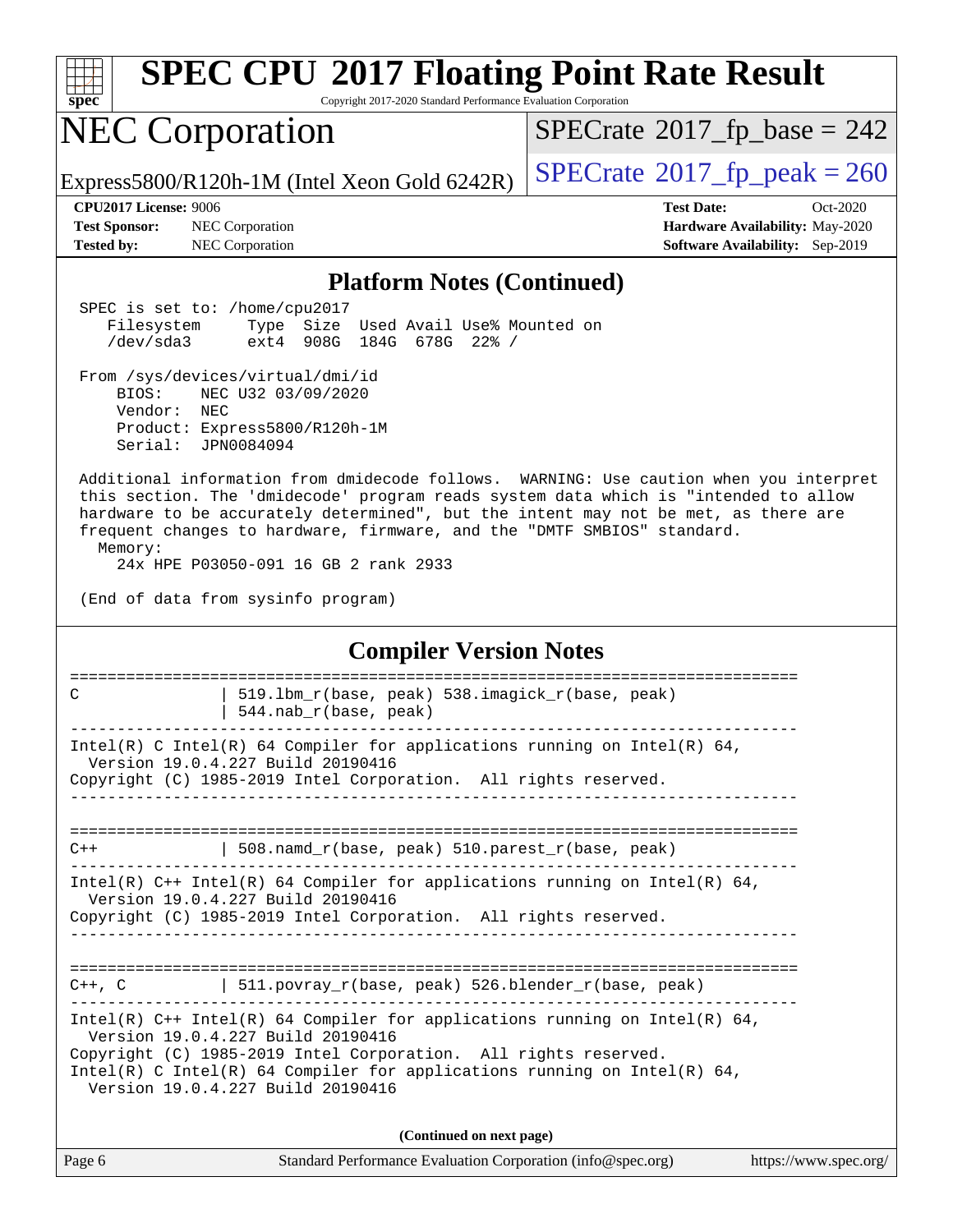| SI<br>pe<br>Ľ |  |  |  |  |  |
|---------------|--|--|--|--|--|

Copyright 2017-2020 Standard Performance Evaluation Corporation

# NEC Corporation

 $SPECTate$ <sup>®</sup>[2017\\_fp\\_base =](http://www.spec.org/auto/cpu2017/Docs/result-fields.html#SPECrate2017fpbase) 242

Express5800/R120h-1M (Intel Xeon Gold 6242R)  $\left|$  [SPECrate](http://www.spec.org/auto/cpu2017/Docs/result-fields.html#SPECrate2017fppeak)<sup>®</sup>[2017\\_fp\\_peak = 2](http://www.spec.org/auto/cpu2017/Docs/result-fields.html#SPECrate2017fppeak)60

**[CPU2017 License:](http://www.spec.org/auto/cpu2017/Docs/result-fields.html#CPU2017License)** 9006 **[Test Date:](http://www.spec.org/auto/cpu2017/Docs/result-fields.html#TestDate)** Oct-2020 **[Test Sponsor:](http://www.spec.org/auto/cpu2017/Docs/result-fields.html#TestSponsor)** NEC Corporation **[Hardware Availability:](http://www.spec.org/auto/cpu2017/Docs/result-fields.html#HardwareAvailability)** May-2020 **[Tested by:](http://www.spec.org/auto/cpu2017/Docs/result-fields.html#Testedby)** NEC Corporation **[Software Availability:](http://www.spec.org/auto/cpu2017/Docs/result-fields.html#SoftwareAvailability)** Sep-2019

#### **[Compiler Version Notes \(Continued\)](http://www.spec.org/auto/cpu2017/Docs/result-fields.html#CompilerVersionNotes)**

|                                                                                                                                             | Copyright (C) 1985-2019 Intel Corporation. All rights reserved.                                          |                                                                              |  |
|---------------------------------------------------------------------------------------------------------------------------------------------|----------------------------------------------------------------------------------------------------------|------------------------------------------------------------------------------|--|
|                                                                                                                                             |                                                                                                          |                                                                              |  |
|                                                                                                                                             |                                                                                                          |                                                                              |  |
|                                                                                                                                             | $C_{++}$ , C, Fortran   507.cactuBSSN_r(base, peak)                                                      |                                                                              |  |
|                                                                                                                                             | Version 19.0.4.227 Build 20190416                                                                        | Intel(R) $C++$ Intel(R) 64 Compiler for applications running on Intel(R) 64, |  |
|                                                                                                                                             | Copyright (C) 1985-2019 Intel Corporation. All rights reserved.                                          |                                                                              |  |
|                                                                                                                                             | Version 19.0.4.227 Build 20190416                                                                        | Intel(R) C Intel(R) 64 Compiler for applications running on Intel(R) 64,     |  |
|                                                                                                                                             | Copyright (C) 1985-2019 Intel Corporation. All rights reserved.                                          |                                                                              |  |
| $Intel(R)$ Fortran Intel(R) 64 Compiler for applications running on Intel(R)<br>64, Version 19.0.4.227 Build 20190416                       |                                                                                                          |                                                                              |  |
|                                                                                                                                             | Copyright (C) 1985-2019 Intel Corporation. All rights reserved.                                          |                                                                              |  |
| Fortran                                                                                                                                     | 554.roms_r(base, peak)                                                                                   | 503.bwaves_r(base, peak) 549.fotonik3d_r(base, peak)                         |  |
|                                                                                                                                             | 64, Version 19.0.4.227 Build 20190416<br>Copyright (C) 1985-2019 Intel Corporation. All rights reserved. | Intel(R) Fortran Intel(R) 64 Compiler for applications running on Intel(R)   |  |
|                                                                                                                                             |                                                                                                          |                                                                              |  |
|                                                                                                                                             |                                                                                                          |                                                                              |  |
|                                                                                                                                             |                                                                                                          |                                                                              |  |
|                                                                                                                                             | Fortran, C $\vert$ 521.wrf_r(base, peak) 527.cam4_r(base, peak)                                          |                                                                              |  |
|                                                                                                                                             | 64, Version 19.0.4.227 Build 20190416                                                                    | Intel(R) Fortran Intel(R) 64 Compiler for applications running on Intel(R)   |  |
| Copyright (C) 1985-2019 Intel Corporation. All rights reserved.<br>Intel(R) C Intel(R) 64 Compiler for applications running on Intel(R) 64, |                                                                                                          |                                                                              |  |
| Version 19.0.4.227 Build 20190416<br>Copyright (C) 1985-2019 Intel Corporation. All rights reserved.                                        |                                                                                                          |                                                                              |  |
|                                                                                                                                             |                                                                                                          |                                                                              |  |
|                                                                                                                                             |                                                                                                          |                                                                              |  |

### **[Base Compiler Invocation](http://www.spec.org/auto/cpu2017/Docs/result-fields.html#BaseCompilerInvocation)**

[C benchmarks](http://www.spec.org/auto/cpu2017/Docs/result-fields.html#Cbenchmarks): [icc -m64 -std=c11](http://www.spec.org/cpu2017/results/res2020q4/cpu2017-20201026-24266.flags.html#user_CCbase_intel_icc_64bit_c11_33ee0cdaae7deeeab2a9725423ba97205ce30f63b9926c2519791662299b76a0318f32ddfffdc46587804de3178b4f9328c46fa7c2b0cd779d7a61945c91cd35)

[C++ benchmarks:](http://www.spec.org/auto/cpu2017/Docs/result-fields.html#CXXbenchmarks) [icpc -m64](http://www.spec.org/cpu2017/results/res2020q4/cpu2017-20201026-24266.flags.html#user_CXXbase_intel_icpc_64bit_4ecb2543ae3f1412ef961e0650ca070fec7b7afdcd6ed48761b84423119d1bf6bdf5cad15b44d48e7256388bc77273b966e5eb805aefd121eb22e9299b2ec9d9)

**(Continued on next page)**

Page 7 Standard Performance Evaluation Corporation [\(info@spec.org\)](mailto:info@spec.org) <https://www.spec.org/>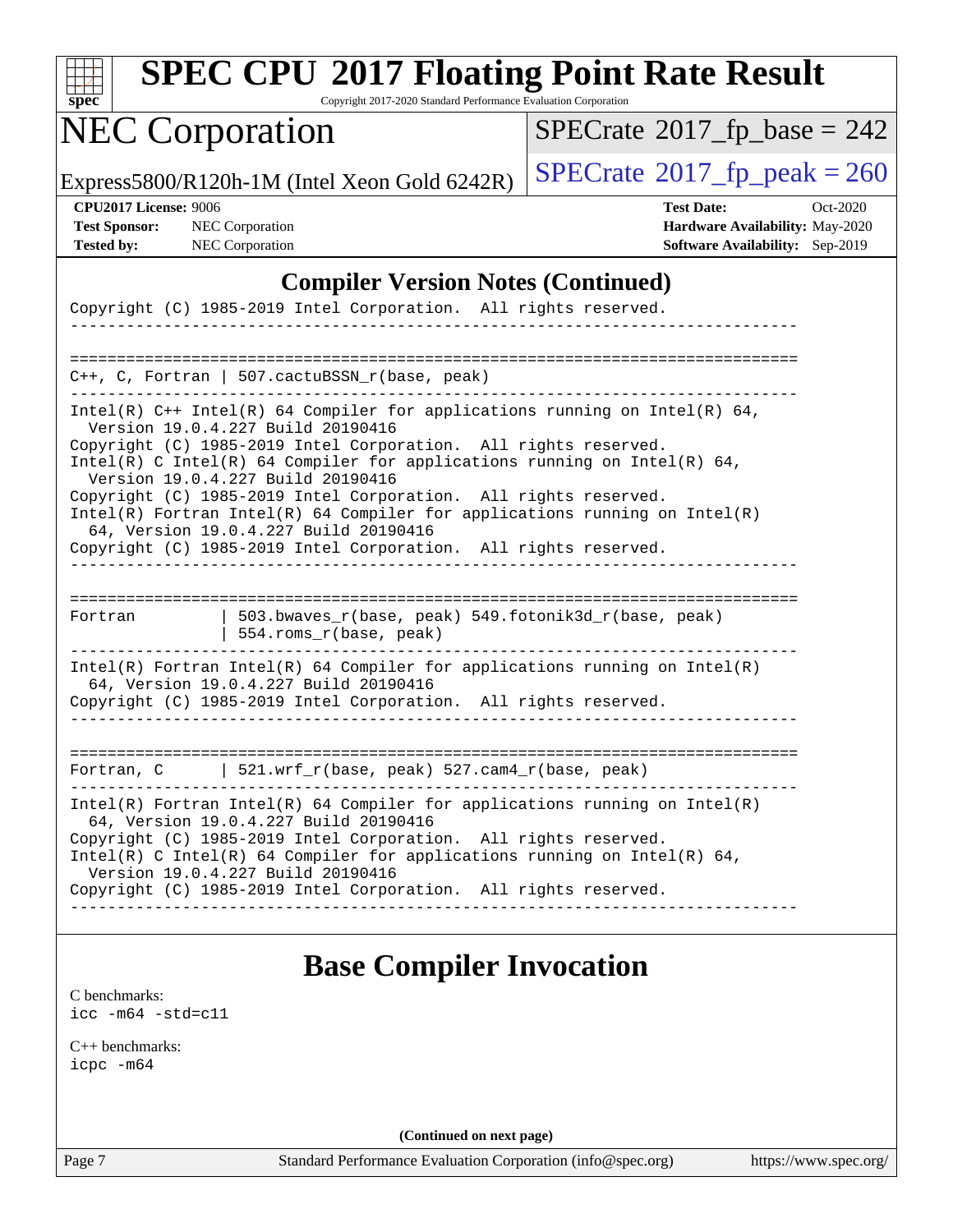

Copyright 2017-2020 Standard Performance Evaluation Corporation

## NEC Corporation

 $SPECTate$ <sup>®</sup>[2017\\_fp\\_base =](http://www.spec.org/auto/cpu2017/Docs/result-fields.html#SPECrate2017fpbase) 242

Express5800/R120h-1M (Intel Xeon Gold 6242R)  $\left|$  [SPECrate](http://www.spec.org/auto/cpu2017/Docs/result-fields.html#SPECrate2017fppeak)<sup>®</sup>[2017\\_fp\\_peak = 2](http://www.spec.org/auto/cpu2017/Docs/result-fields.html#SPECrate2017fppeak)60

**[Test Sponsor:](http://www.spec.org/auto/cpu2017/Docs/result-fields.html#TestSponsor)** NEC Corporation **[Hardware Availability:](http://www.spec.org/auto/cpu2017/Docs/result-fields.html#HardwareAvailability)** May-2020 **[Tested by:](http://www.spec.org/auto/cpu2017/Docs/result-fields.html#Testedby)** NEC Corporation **[Software Availability:](http://www.spec.org/auto/cpu2017/Docs/result-fields.html#SoftwareAvailability)** Sep-2019

**[CPU2017 License:](http://www.spec.org/auto/cpu2017/Docs/result-fields.html#CPU2017License)** 9006 **[Test Date:](http://www.spec.org/auto/cpu2017/Docs/result-fields.html#TestDate)** Oct-2020

## **[Base Compiler Invocation \(Continued\)](http://www.spec.org/auto/cpu2017/Docs/result-fields.html#BaseCompilerInvocation)**

[Fortran benchmarks](http://www.spec.org/auto/cpu2017/Docs/result-fields.html#Fortranbenchmarks): [ifort -m64](http://www.spec.org/cpu2017/results/res2020q4/cpu2017-20201026-24266.flags.html#user_FCbase_intel_ifort_64bit_24f2bb282fbaeffd6157abe4f878425411749daecae9a33200eee2bee2fe76f3b89351d69a8130dd5949958ce389cf37ff59a95e7a40d588e8d3a57e0c3fd751)

[Benchmarks using both Fortran and C](http://www.spec.org/auto/cpu2017/Docs/result-fields.html#BenchmarksusingbothFortranandC): [ifort -m64](http://www.spec.org/cpu2017/results/res2020q4/cpu2017-20201026-24266.flags.html#user_CC_FCbase_intel_ifort_64bit_24f2bb282fbaeffd6157abe4f878425411749daecae9a33200eee2bee2fe76f3b89351d69a8130dd5949958ce389cf37ff59a95e7a40d588e8d3a57e0c3fd751) [icc -m64 -std=c11](http://www.spec.org/cpu2017/results/res2020q4/cpu2017-20201026-24266.flags.html#user_CC_FCbase_intel_icc_64bit_c11_33ee0cdaae7deeeab2a9725423ba97205ce30f63b9926c2519791662299b76a0318f32ddfffdc46587804de3178b4f9328c46fa7c2b0cd779d7a61945c91cd35)

[Benchmarks using both C and C++](http://www.spec.org/auto/cpu2017/Docs/result-fields.html#BenchmarksusingbothCandCXX): [icpc -m64](http://www.spec.org/cpu2017/results/res2020q4/cpu2017-20201026-24266.flags.html#user_CC_CXXbase_intel_icpc_64bit_4ecb2543ae3f1412ef961e0650ca070fec7b7afdcd6ed48761b84423119d1bf6bdf5cad15b44d48e7256388bc77273b966e5eb805aefd121eb22e9299b2ec9d9) [icc -m64 -std=c11](http://www.spec.org/cpu2017/results/res2020q4/cpu2017-20201026-24266.flags.html#user_CC_CXXbase_intel_icc_64bit_c11_33ee0cdaae7deeeab2a9725423ba97205ce30f63b9926c2519791662299b76a0318f32ddfffdc46587804de3178b4f9328c46fa7c2b0cd779d7a61945c91cd35)

[Benchmarks using Fortran, C, and C++:](http://www.spec.org/auto/cpu2017/Docs/result-fields.html#BenchmarksusingFortranCandCXX) [icpc -m64](http://www.spec.org/cpu2017/results/res2020q4/cpu2017-20201026-24266.flags.html#user_CC_CXX_FCbase_intel_icpc_64bit_4ecb2543ae3f1412ef961e0650ca070fec7b7afdcd6ed48761b84423119d1bf6bdf5cad15b44d48e7256388bc77273b966e5eb805aefd121eb22e9299b2ec9d9) [icc -m64 -std=c11](http://www.spec.org/cpu2017/results/res2020q4/cpu2017-20201026-24266.flags.html#user_CC_CXX_FCbase_intel_icc_64bit_c11_33ee0cdaae7deeeab2a9725423ba97205ce30f63b9926c2519791662299b76a0318f32ddfffdc46587804de3178b4f9328c46fa7c2b0cd779d7a61945c91cd35) [ifort -m64](http://www.spec.org/cpu2017/results/res2020q4/cpu2017-20201026-24266.flags.html#user_CC_CXX_FCbase_intel_ifort_64bit_24f2bb282fbaeffd6157abe4f878425411749daecae9a33200eee2bee2fe76f3b89351d69a8130dd5949958ce389cf37ff59a95e7a40d588e8d3a57e0c3fd751)

#### **[Base Portability Flags](http://www.spec.org/auto/cpu2017/Docs/result-fields.html#BasePortabilityFlags)**

 503.bwaves\_r: [-DSPEC\\_LP64](http://www.spec.org/cpu2017/results/res2020q4/cpu2017-20201026-24266.flags.html#suite_basePORTABILITY503_bwaves_r_DSPEC_LP64) 507.cactuBSSN\_r: [-DSPEC\\_LP64](http://www.spec.org/cpu2017/results/res2020q4/cpu2017-20201026-24266.flags.html#suite_basePORTABILITY507_cactuBSSN_r_DSPEC_LP64) 508.namd\_r: [-DSPEC\\_LP64](http://www.spec.org/cpu2017/results/res2020q4/cpu2017-20201026-24266.flags.html#suite_basePORTABILITY508_namd_r_DSPEC_LP64) 510.parest\_r: [-DSPEC\\_LP64](http://www.spec.org/cpu2017/results/res2020q4/cpu2017-20201026-24266.flags.html#suite_basePORTABILITY510_parest_r_DSPEC_LP64) 511.povray\_r: [-DSPEC\\_LP64](http://www.spec.org/cpu2017/results/res2020q4/cpu2017-20201026-24266.flags.html#suite_basePORTABILITY511_povray_r_DSPEC_LP64) 519.lbm\_r: [-DSPEC\\_LP64](http://www.spec.org/cpu2017/results/res2020q4/cpu2017-20201026-24266.flags.html#suite_basePORTABILITY519_lbm_r_DSPEC_LP64) 521.wrf\_r: [-DSPEC\\_LP64](http://www.spec.org/cpu2017/results/res2020q4/cpu2017-20201026-24266.flags.html#suite_basePORTABILITY521_wrf_r_DSPEC_LP64) [-DSPEC\\_CASE\\_FLAG](http://www.spec.org/cpu2017/results/res2020q4/cpu2017-20201026-24266.flags.html#b521.wrf_r_baseCPORTABILITY_DSPEC_CASE_FLAG) [-convert big\\_endian](http://www.spec.org/cpu2017/results/res2020q4/cpu2017-20201026-24266.flags.html#user_baseFPORTABILITY521_wrf_r_convert_big_endian_c3194028bc08c63ac5d04de18c48ce6d347e4e562e8892b8bdbdc0214820426deb8554edfa529a3fb25a586e65a3d812c835984020483e7e73212c4d31a38223) 526.blender\_r: [-DSPEC\\_LP64](http://www.spec.org/cpu2017/results/res2020q4/cpu2017-20201026-24266.flags.html#suite_basePORTABILITY526_blender_r_DSPEC_LP64) [-DSPEC\\_LINUX](http://www.spec.org/cpu2017/results/res2020q4/cpu2017-20201026-24266.flags.html#b526.blender_r_baseCPORTABILITY_DSPEC_LINUX) [-funsigned-char](http://www.spec.org/cpu2017/results/res2020q4/cpu2017-20201026-24266.flags.html#user_baseCPORTABILITY526_blender_r_force_uchar_40c60f00ab013830e2dd6774aeded3ff59883ba5a1fc5fc14077f794d777847726e2a5858cbc7672e36e1b067e7e5c1d9a74f7176df07886a243d7cc18edfe67) 527.cam4\_r: [-DSPEC\\_LP64](http://www.spec.org/cpu2017/results/res2020q4/cpu2017-20201026-24266.flags.html#suite_basePORTABILITY527_cam4_r_DSPEC_LP64) [-DSPEC\\_CASE\\_FLAG](http://www.spec.org/cpu2017/results/res2020q4/cpu2017-20201026-24266.flags.html#b527.cam4_r_baseCPORTABILITY_DSPEC_CASE_FLAG) 538.imagick\_r: [-DSPEC\\_LP64](http://www.spec.org/cpu2017/results/res2020q4/cpu2017-20201026-24266.flags.html#suite_basePORTABILITY538_imagick_r_DSPEC_LP64) 544.nab\_r: [-DSPEC\\_LP64](http://www.spec.org/cpu2017/results/res2020q4/cpu2017-20201026-24266.flags.html#suite_basePORTABILITY544_nab_r_DSPEC_LP64) 549.fotonik3d\_r: [-DSPEC\\_LP64](http://www.spec.org/cpu2017/results/res2020q4/cpu2017-20201026-24266.flags.html#suite_basePORTABILITY549_fotonik3d_r_DSPEC_LP64) 554.roms\_r: [-DSPEC\\_LP64](http://www.spec.org/cpu2017/results/res2020q4/cpu2017-20201026-24266.flags.html#suite_basePORTABILITY554_roms_r_DSPEC_LP64)

### **[Base Optimization Flags](http://www.spec.org/auto/cpu2017/Docs/result-fields.html#BaseOptimizationFlags)**

[C benchmarks](http://www.spec.org/auto/cpu2017/Docs/result-fields.html#Cbenchmarks): [-xCORE-AVX2](http://www.spec.org/cpu2017/results/res2020q4/cpu2017-20201026-24266.flags.html#user_CCbase_f-xCORE-AVX2) [-ipo](http://www.spec.org/cpu2017/results/res2020q4/cpu2017-20201026-24266.flags.html#user_CCbase_f-ipo) [-O3](http://www.spec.org/cpu2017/results/res2020q4/cpu2017-20201026-24266.flags.html#user_CCbase_f-O3) [-no-prec-div](http://www.spec.org/cpu2017/results/res2020q4/cpu2017-20201026-24266.flags.html#user_CCbase_f-no-prec-div) [-qopt-prefetch](http://www.spec.org/cpu2017/results/res2020q4/cpu2017-20201026-24266.flags.html#user_CCbase_f-qopt-prefetch) [-ffinite-math-only](http://www.spec.org/cpu2017/results/res2020q4/cpu2017-20201026-24266.flags.html#user_CCbase_f_finite_math_only_cb91587bd2077682c4b38af759c288ed7c732db004271a9512da14a4f8007909a5f1427ecbf1a0fb78ff2a814402c6114ac565ca162485bbcae155b5e4258871) [-qopt-mem-layout-trans=4](http://www.spec.org/cpu2017/results/res2020q4/cpu2017-20201026-24266.flags.html#user_CCbase_f-qopt-mem-layout-trans_fa39e755916c150a61361b7846f310bcdf6f04e385ef281cadf3647acec3f0ae266d1a1d22d972a7087a248fd4e6ca390a3634700869573d231a252c784941a8) [C++ benchmarks:](http://www.spec.org/auto/cpu2017/Docs/result-fields.html#CXXbenchmarks) [-xCORE-AVX2](http://www.spec.org/cpu2017/results/res2020q4/cpu2017-20201026-24266.flags.html#user_CXXbase_f-xCORE-AVX2) [-ipo](http://www.spec.org/cpu2017/results/res2020q4/cpu2017-20201026-24266.flags.html#user_CXXbase_f-ipo) [-O3](http://www.spec.org/cpu2017/results/res2020q4/cpu2017-20201026-24266.flags.html#user_CXXbase_f-O3) [-no-prec-div](http://www.spec.org/cpu2017/results/res2020q4/cpu2017-20201026-24266.flags.html#user_CXXbase_f-no-prec-div) [-qopt-prefetch](http://www.spec.org/cpu2017/results/res2020q4/cpu2017-20201026-24266.flags.html#user_CXXbase_f-qopt-prefetch) [-ffinite-math-only](http://www.spec.org/cpu2017/results/res2020q4/cpu2017-20201026-24266.flags.html#user_CXXbase_f_finite_math_only_cb91587bd2077682c4b38af759c288ed7c732db004271a9512da14a4f8007909a5f1427ecbf1a0fb78ff2a814402c6114ac565ca162485bbcae155b5e4258871) [-qopt-mem-layout-trans=4](http://www.spec.org/cpu2017/results/res2020q4/cpu2017-20201026-24266.flags.html#user_CXXbase_f-qopt-mem-layout-trans_fa39e755916c150a61361b7846f310bcdf6f04e385ef281cadf3647acec3f0ae266d1a1d22d972a7087a248fd4e6ca390a3634700869573d231a252c784941a8) [Fortran benchmarks](http://www.spec.org/auto/cpu2017/Docs/result-fields.html#Fortranbenchmarks): [-xCORE-AVX2](http://www.spec.org/cpu2017/results/res2020q4/cpu2017-20201026-24266.flags.html#user_FCbase_f-xCORE-AVX2) [-ipo](http://www.spec.org/cpu2017/results/res2020q4/cpu2017-20201026-24266.flags.html#user_FCbase_f-ipo) [-O3](http://www.spec.org/cpu2017/results/res2020q4/cpu2017-20201026-24266.flags.html#user_FCbase_f-O3) [-no-prec-div](http://www.spec.org/cpu2017/results/res2020q4/cpu2017-20201026-24266.flags.html#user_FCbase_f-no-prec-div) [-qopt-prefetch](http://www.spec.org/cpu2017/results/res2020q4/cpu2017-20201026-24266.flags.html#user_FCbase_f-qopt-prefetch) [-ffinite-math-only](http://www.spec.org/cpu2017/results/res2020q4/cpu2017-20201026-24266.flags.html#user_FCbase_f_finite_math_only_cb91587bd2077682c4b38af759c288ed7c732db004271a9512da14a4f8007909a5f1427ecbf1a0fb78ff2a814402c6114ac565ca162485bbcae155b5e4258871) [-qopt-mem-layout-trans=4](http://www.spec.org/cpu2017/results/res2020q4/cpu2017-20201026-24266.flags.html#user_FCbase_f-qopt-mem-layout-trans_fa39e755916c150a61361b7846f310bcdf6f04e385ef281cadf3647acec3f0ae266d1a1d22d972a7087a248fd4e6ca390a3634700869573d231a252c784941a8) [-auto](http://www.spec.org/cpu2017/results/res2020q4/cpu2017-20201026-24266.flags.html#user_FCbase_f-auto) [-nostandard-realloc-lhs](http://www.spec.org/cpu2017/results/res2020q4/cpu2017-20201026-24266.flags.html#user_FCbase_f_2003_std_realloc_82b4557e90729c0f113870c07e44d33d6f5a304b4f63d4c15d2d0f1fab99f5daaed73bdb9275d9ae411527f28b936061aa8b9c8f2d63842963b95c9dd6426b8a) [-align array32byte](http://www.spec.org/cpu2017/results/res2020q4/cpu2017-20201026-24266.flags.html#user_FCbase_align_array32byte_b982fe038af199962ba9a80c053b8342c548c85b40b8e86eb3cc33dee0d7986a4af373ac2d51c3f7cf710a18d62fdce2948f201cd044323541f22fc0fffc51b6)

**(Continued on next page)**

| Page 8 | Standard Performance Evaluation Corporation (info@spec.org) | https://www.spec.org/ |
|--------|-------------------------------------------------------------|-----------------------|
|--------|-------------------------------------------------------------|-----------------------|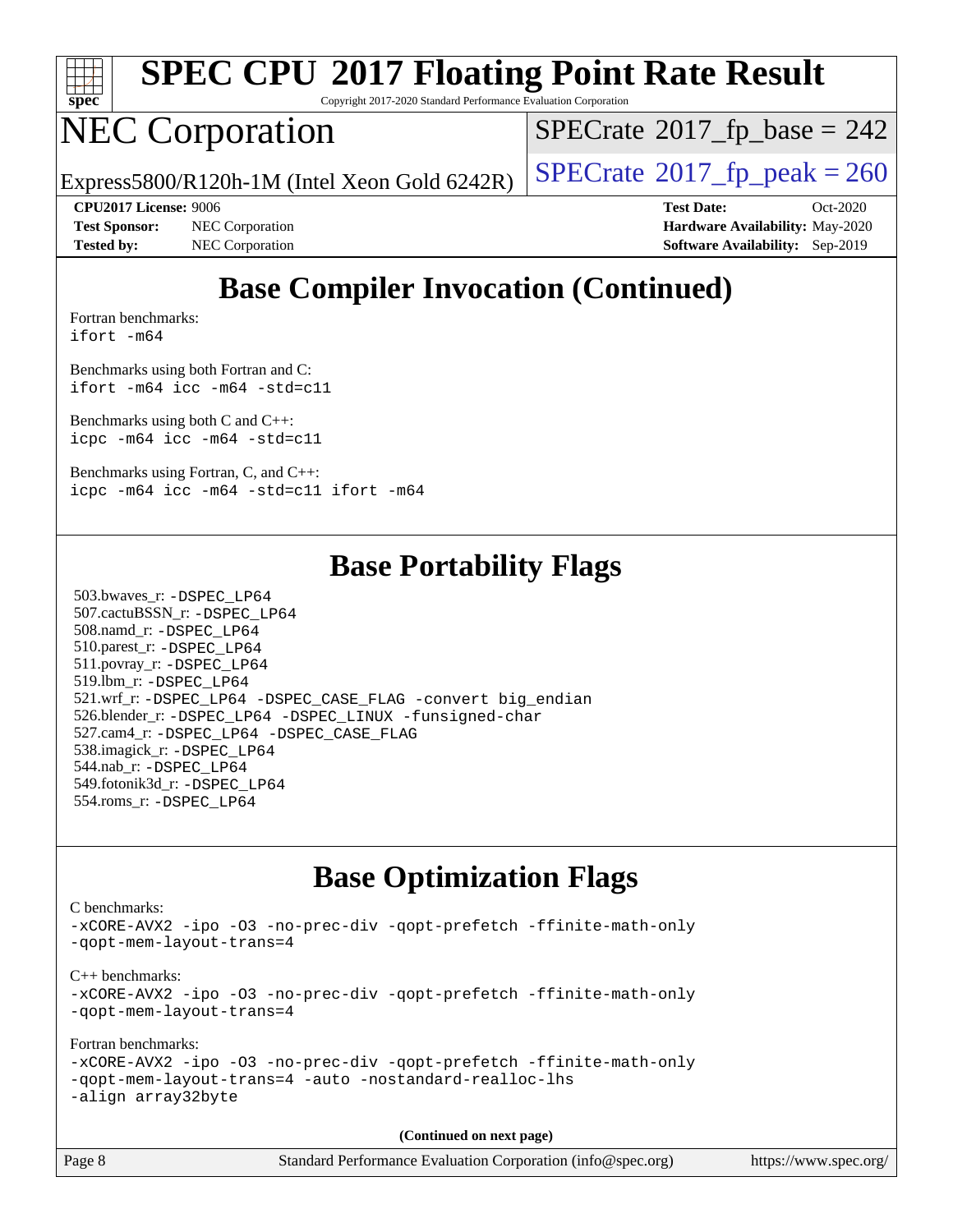

Copyright 2017-2020 Standard Performance Evaluation Corporation

# NEC Corporation

 $SPECTate$ <sup>®</sup>[2017\\_fp\\_base =](http://www.spec.org/auto/cpu2017/Docs/result-fields.html#SPECrate2017fpbase) 242

Express5800/R120h-1M (Intel Xeon Gold 6242R)  $\vert$  [SPECrate](http://www.spec.org/auto/cpu2017/Docs/result-fields.html#SPECrate2017fppeak)®[2017\\_fp\\_peak = 2](http://www.spec.org/auto/cpu2017/Docs/result-fields.html#SPECrate2017fppeak)60

**[Test Sponsor:](http://www.spec.org/auto/cpu2017/Docs/result-fields.html#TestSponsor)** NEC Corporation **[Hardware Availability:](http://www.spec.org/auto/cpu2017/Docs/result-fields.html#HardwareAvailability)** May-2020 **[Tested by:](http://www.spec.org/auto/cpu2017/Docs/result-fields.html#Testedby)** NEC Corporation **[Software Availability:](http://www.spec.org/auto/cpu2017/Docs/result-fields.html#SoftwareAvailability)** Sep-2019

**[CPU2017 License:](http://www.spec.org/auto/cpu2017/Docs/result-fields.html#CPU2017License)** 9006 **[Test Date:](http://www.spec.org/auto/cpu2017/Docs/result-fields.html#TestDate)** Oct-2020

## **[Base Optimization Flags \(Continued\)](http://www.spec.org/auto/cpu2017/Docs/result-fields.html#BaseOptimizationFlags)**

[Benchmarks using both Fortran and C](http://www.spec.org/auto/cpu2017/Docs/result-fields.html#BenchmarksusingbothFortranandC):

[-xCORE-AVX2](http://www.spec.org/cpu2017/results/res2020q4/cpu2017-20201026-24266.flags.html#user_CC_FCbase_f-xCORE-AVX2) [-ipo](http://www.spec.org/cpu2017/results/res2020q4/cpu2017-20201026-24266.flags.html#user_CC_FCbase_f-ipo) [-O3](http://www.spec.org/cpu2017/results/res2020q4/cpu2017-20201026-24266.flags.html#user_CC_FCbase_f-O3) [-no-prec-div](http://www.spec.org/cpu2017/results/res2020q4/cpu2017-20201026-24266.flags.html#user_CC_FCbase_f-no-prec-div) [-qopt-prefetch](http://www.spec.org/cpu2017/results/res2020q4/cpu2017-20201026-24266.flags.html#user_CC_FCbase_f-qopt-prefetch) [-ffinite-math-only](http://www.spec.org/cpu2017/results/res2020q4/cpu2017-20201026-24266.flags.html#user_CC_FCbase_f_finite_math_only_cb91587bd2077682c4b38af759c288ed7c732db004271a9512da14a4f8007909a5f1427ecbf1a0fb78ff2a814402c6114ac565ca162485bbcae155b5e4258871) [-qopt-mem-layout-trans=4](http://www.spec.org/cpu2017/results/res2020q4/cpu2017-20201026-24266.flags.html#user_CC_FCbase_f-qopt-mem-layout-trans_fa39e755916c150a61361b7846f310bcdf6f04e385ef281cadf3647acec3f0ae266d1a1d22d972a7087a248fd4e6ca390a3634700869573d231a252c784941a8) [-auto](http://www.spec.org/cpu2017/results/res2020q4/cpu2017-20201026-24266.flags.html#user_CC_FCbase_f-auto) [-nostandard-realloc-lhs](http://www.spec.org/cpu2017/results/res2020q4/cpu2017-20201026-24266.flags.html#user_CC_FCbase_f_2003_std_realloc_82b4557e90729c0f113870c07e44d33d6f5a304b4f63d4c15d2d0f1fab99f5daaed73bdb9275d9ae411527f28b936061aa8b9c8f2d63842963b95c9dd6426b8a) [-align array32byte](http://www.spec.org/cpu2017/results/res2020q4/cpu2017-20201026-24266.flags.html#user_CC_FCbase_align_array32byte_b982fe038af199962ba9a80c053b8342c548c85b40b8e86eb3cc33dee0d7986a4af373ac2d51c3f7cf710a18d62fdce2948f201cd044323541f22fc0fffc51b6)

[Benchmarks using both C and C++](http://www.spec.org/auto/cpu2017/Docs/result-fields.html#BenchmarksusingbothCandCXX): [-xCORE-AVX2](http://www.spec.org/cpu2017/results/res2020q4/cpu2017-20201026-24266.flags.html#user_CC_CXXbase_f-xCORE-AVX2) [-ipo](http://www.spec.org/cpu2017/results/res2020q4/cpu2017-20201026-24266.flags.html#user_CC_CXXbase_f-ipo) [-O3](http://www.spec.org/cpu2017/results/res2020q4/cpu2017-20201026-24266.flags.html#user_CC_CXXbase_f-O3) [-no-prec-div](http://www.spec.org/cpu2017/results/res2020q4/cpu2017-20201026-24266.flags.html#user_CC_CXXbase_f-no-prec-div) [-qopt-prefetch](http://www.spec.org/cpu2017/results/res2020q4/cpu2017-20201026-24266.flags.html#user_CC_CXXbase_f-qopt-prefetch) [-ffinite-math-only](http://www.spec.org/cpu2017/results/res2020q4/cpu2017-20201026-24266.flags.html#user_CC_CXXbase_f_finite_math_only_cb91587bd2077682c4b38af759c288ed7c732db004271a9512da14a4f8007909a5f1427ecbf1a0fb78ff2a814402c6114ac565ca162485bbcae155b5e4258871) [-qopt-mem-layout-trans=4](http://www.spec.org/cpu2017/results/res2020q4/cpu2017-20201026-24266.flags.html#user_CC_CXXbase_f-qopt-mem-layout-trans_fa39e755916c150a61361b7846f310bcdf6f04e385ef281cadf3647acec3f0ae266d1a1d22d972a7087a248fd4e6ca390a3634700869573d231a252c784941a8)

[Benchmarks using Fortran, C, and C++:](http://www.spec.org/auto/cpu2017/Docs/result-fields.html#BenchmarksusingFortranCandCXX) [-xCORE-AVX2](http://www.spec.org/cpu2017/results/res2020q4/cpu2017-20201026-24266.flags.html#user_CC_CXX_FCbase_f-xCORE-AVX2) [-ipo](http://www.spec.org/cpu2017/results/res2020q4/cpu2017-20201026-24266.flags.html#user_CC_CXX_FCbase_f-ipo) [-O3](http://www.spec.org/cpu2017/results/res2020q4/cpu2017-20201026-24266.flags.html#user_CC_CXX_FCbase_f-O3) [-no-prec-div](http://www.spec.org/cpu2017/results/res2020q4/cpu2017-20201026-24266.flags.html#user_CC_CXX_FCbase_f-no-prec-div) [-qopt-prefetch](http://www.spec.org/cpu2017/results/res2020q4/cpu2017-20201026-24266.flags.html#user_CC_CXX_FCbase_f-qopt-prefetch) [-ffinite-math-only](http://www.spec.org/cpu2017/results/res2020q4/cpu2017-20201026-24266.flags.html#user_CC_CXX_FCbase_f_finite_math_only_cb91587bd2077682c4b38af759c288ed7c732db004271a9512da14a4f8007909a5f1427ecbf1a0fb78ff2a814402c6114ac565ca162485bbcae155b5e4258871) [-qopt-mem-layout-trans=4](http://www.spec.org/cpu2017/results/res2020q4/cpu2017-20201026-24266.flags.html#user_CC_CXX_FCbase_f-qopt-mem-layout-trans_fa39e755916c150a61361b7846f310bcdf6f04e385ef281cadf3647acec3f0ae266d1a1d22d972a7087a248fd4e6ca390a3634700869573d231a252c784941a8) [-auto](http://www.spec.org/cpu2017/results/res2020q4/cpu2017-20201026-24266.flags.html#user_CC_CXX_FCbase_f-auto) [-nostandard-realloc-lhs](http://www.spec.org/cpu2017/results/res2020q4/cpu2017-20201026-24266.flags.html#user_CC_CXX_FCbase_f_2003_std_realloc_82b4557e90729c0f113870c07e44d33d6f5a304b4f63d4c15d2d0f1fab99f5daaed73bdb9275d9ae411527f28b936061aa8b9c8f2d63842963b95c9dd6426b8a) [-align array32byte](http://www.spec.org/cpu2017/results/res2020q4/cpu2017-20201026-24266.flags.html#user_CC_CXX_FCbase_align_array32byte_b982fe038af199962ba9a80c053b8342c548c85b40b8e86eb3cc33dee0d7986a4af373ac2d51c3f7cf710a18d62fdce2948f201cd044323541f22fc0fffc51b6)

### **[Peak Compiler Invocation](http://www.spec.org/auto/cpu2017/Docs/result-fields.html#PeakCompilerInvocation)**

[C benchmarks](http://www.spec.org/auto/cpu2017/Docs/result-fields.html#Cbenchmarks): [icc -m64 -std=c11](http://www.spec.org/cpu2017/results/res2020q4/cpu2017-20201026-24266.flags.html#user_CCpeak_intel_icc_64bit_c11_33ee0cdaae7deeeab2a9725423ba97205ce30f63b9926c2519791662299b76a0318f32ddfffdc46587804de3178b4f9328c46fa7c2b0cd779d7a61945c91cd35)

[C++ benchmarks:](http://www.spec.org/auto/cpu2017/Docs/result-fields.html#CXXbenchmarks) [icpc -m64](http://www.spec.org/cpu2017/results/res2020q4/cpu2017-20201026-24266.flags.html#user_CXXpeak_intel_icpc_64bit_4ecb2543ae3f1412ef961e0650ca070fec7b7afdcd6ed48761b84423119d1bf6bdf5cad15b44d48e7256388bc77273b966e5eb805aefd121eb22e9299b2ec9d9)

[Fortran benchmarks](http://www.spec.org/auto/cpu2017/Docs/result-fields.html#Fortranbenchmarks): [ifort -m64](http://www.spec.org/cpu2017/results/res2020q4/cpu2017-20201026-24266.flags.html#user_FCpeak_intel_ifort_64bit_24f2bb282fbaeffd6157abe4f878425411749daecae9a33200eee2bee2fe76f3b89351d69a8130dd5949958ce389cf37ff59a95e7a40d588e8d3a57e0c3fd751)

[Benchmarks using both Fortran and C](http://www.spec.org/auto/cpu2017/Docs/result-fields.html#BenchmarksusingbothFortranandC): [ifort -m64](http://www.spec.org/cpu2017/results/res2020q4/cpu2017-20201026-24266.flags.html#user_CC_FCpeak_intel_ifort_64bit_24f2bb282fbaeffd6157abe4f878425411749daecae9a33200eee2bee2fe76f3b89351d69a8130dd5949958ce389cf37ff59a95e7a40d588e8d3a57e0c3fd751) [icc -m64 -std=c11](http://www.spec.org/cpu2017/results/res2020q4/cpu2017-20201026-24266.flags.html#user_CC_FCpeak_intel_icc_64bit_c11_33ee0cdaae7deeeab2a9725423ba97205ce30f63b9926c2519791662299b76a0318f32ddfffdc46587804de3178b4f9328c46fa7c2b0cd779d7a61945c91cd35)

[Benchmarks using both C and C++](http://www.spec.org/auto/cpu2017/Docs/result-fields.html#BenchmarksusingbothCandCXX): [icpc -m64](http://www.spec.org/cpu2017/results/res2020q4/cpu2017-20201026-24266.flags.html#user_CC_CXXpeak_intel_icpc_64bit_4ecb2543ae3f1412ef961e0650ca070fec7b7afdcd6ed48761b84423119d1bf6bdf5cad15b44d48e7256388bc77273b966e5eb805aefd121eb22e9299b2ec9d9) [icc -m64 -std=c11](http://www.spec.org/cpu2017/results/res2020q4/cpu2017-20201026-24266.flags.html#user_CC_CXXpeak_intel_icc_64bit_c11_33ee0cdaae7deeeab2a9725423ba97205ce30f63b9926c2519791662299b76a0318f32ddfffdc46587804de3178b4f9328c46fa7c2b0cd779d7a61945c91cd35)

[Benchmarks using Fortran, C, and C++:](http://www.spec.org/auto/cpu2017/Docs/result-fields.html#BenchmarksusingFortranCandCXX) [icpc -m64](http://www.spec.org/cpu2017/results/res2020q4/cpu2017-20201026-24266.flags.html#user_CC_CXX_FCpeak_intel_icpc_64bit_4ecb2543ae3f1412ef961e0650ca070fec7b7afdcd6ed48761b84423119d1bf6bdf5cad15b44d48e7256388bc77273b966e5eb805aefd121eb22e9299b2ec9d9) [icc -m64 -std=c11](http://www.spec.org/cpu2017/results/res2020q4/cpu2017-20201026-24266.flags.html#user_CC_CXX_FCpeak_intel_icc_64bit_c11_33ee0cdaae7deeeab2a9725423ba97205ce30f63b9926c2519791662299b76a0318f32ddfffdc46587804de3178b4f9328c46fa7c2b0cd779d7a61945c91cd35) [ifort -m64](http://www.spec.org/cpu2017/results/res2020q4/cpu2017-20201026-24266.flags.html#user_CC_CXX_FCpeak_intel_ifort_64bit_24f2bb282fbaeffd6157abe4f878425411749daecae9a33200eee2bee2fe76f3b89351d69a8130dd5949958ce389cf37ff59a95e7a40d588e8d3a57e0c3fd751)

### **[Peak Portability Flags](http://www.spec.org/auto/cpu2017/Docs/result-fields.html#PeakPortabilityFlags)**

Same as Base Portability Flags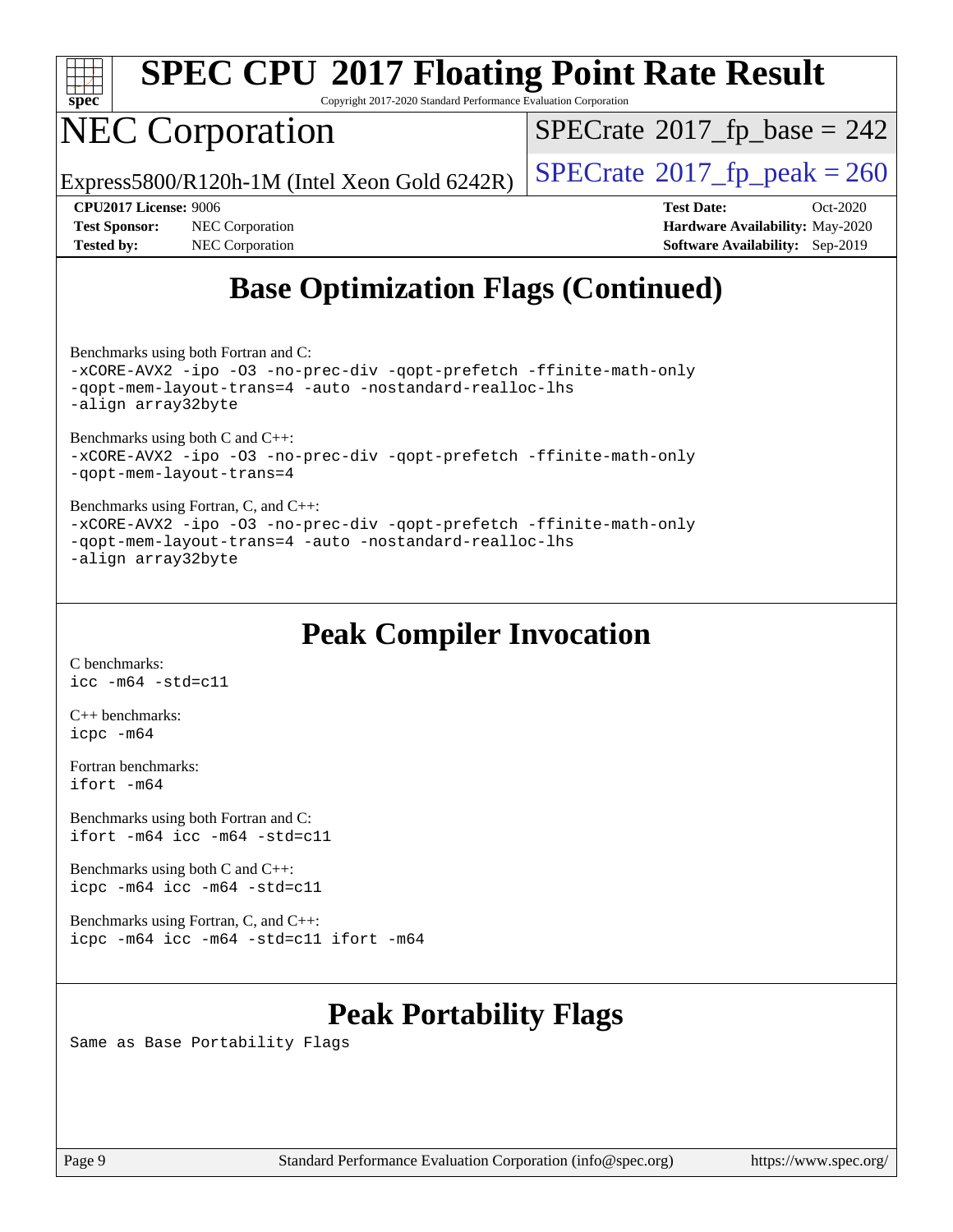

Copyright 2017-2020 Standard Performance Evaluation Corporation

## NEC Corporation

 $SPECTate$ <sup>®</sup>[2017\\_fp\\_base =](http://www.spec.org/auto/cpu2017/Docs/result-fields.html#SPECrate2017fpbase) 242

Express5800/R120h-1M (Intel Xeon Gold 6242R)  $\vert$  [SPECrate](http://www.spec.org/auto/cpu2017/Docs/result-fields.html#SPECrate2017fppeak)®[2017\\_fp\\_peak = 2](http://www.spec.org/auto/cpu2017/Docs/result-fields.html#SPECrate2017fppeak)60

**[Test Sponsor:](http://www.spec.org/auto/cpu2017/Docs/result-fields.html#TestSponsor)** NEC Corporation **[Hardware Availability:](http://www.spec.org/auto/cpu2017/Docs/result-fields.html#HardwareAvailability)** May-2020 **[Tested by:](http://www.spec.org/auto/cpu2017/Docs/result-fields.html#Testedby)** NEC Corporation **[Software Availability:](http://www.spec.org/auto/cpu2017/Docs/result-fields.html#SoftwareAvailability)** Sep-2019

**[CPU2017 License:](http://www.spec.org/auto/cpu2017/Docs/result-fields.html#CPU2017License)** 9006 **[Test Date:](http://www.spec.org/auto/cpu2017/Docs/result-fields.html#TestDate)** Oct-2020

## **[Peak Optimization Flags](http://www.spec.org/auto/cpu2017/Docs/result-fields.html#PeakOptimizationFlags)**

```
C benchmarks:
```
 519.lbm\_r: [-prof-gen](http://www.spec.org/cpu2017/results/res2020q4/cpu2017-20201026-24266.flags.html#user_peakPASS1_CFLAGSPASS1_LDFLAGS519_lbm_r_prof_gen_5aa4926d6013ddb2a31985c654b3eb18169fc0c6952a63635c234f711e6e63dd76e94ad52365559451ec499a2cdb89e4dc58ba4c67ef54ca681ffbe1461d6b36)(pass 1) [-prof-use](http://www.spec.org/cpu2017/results/res2020q4/cpu2017-20201026-24266.flags.html#user_peakPASS2_CFLAGSPASS2_LDFLAGS519_lbm_r_prof_use_1a21ceae95f36a2b53c25747139a6c16ca95bd9def2a207b4f0849963b97e94f5260e30a0c64f4bb623698870e679ca08317ef8150905d41bd88c6f78df73f19)(pass 2) [-ipo](http://www.spec.org/cpu2017/results/res2020q4/cpu2017-20201026-24266.flags.html#user_peakPASS1_COPTIMIZEPASS2_COPTIMIZE519_lbm_r_f-ipo) [-xCORE-AVX2](http://www.spec.org/cpu2017/results/res2020q4/cpu2017-20201026-24266.flags.html#user_peakPASS2_COPTIMIZE519_lbm_r_f-xCORE-AVX2) [-O3](http://www.spec.org/cpu2017/results/res2020q4/cpu2017-20201026-24266.flags.html#user_peakPASS1_COPTIMIZEPASS2_COPTIMIZE519_lbm_r_f-O3) [-no-prec-div](http://www.spec.org/cpu2017/results/res2020q4/cpu2017-20201026-24266.flags.html#user_peakPASS1_COPTIMIZEPASS2_COPTIMIZE519_lbm_r_f-no-prec-div) [-qopt-prefetch](http://www.spec.org/cpu2017/results/res2020q4/cpu2017-20201026-24266.flags.html#user_peakPASS1_COPTIMIZEPASS2_COPTIMIZE519_lbm_r_f-qopt-prefetch) [-ffinite-math-only](http://www.spec.org/cpu2017/results/res2020q4/cpu2017-20201026-24266.flags.html#user_peakPASS1_COPTIMIZEPASS2_COPTIMIZE519_lbm_r_f_finite_math_only_cb91587bd2077682c4b38af759c288ed7c732db004271a9512da14a4f8007909a5f1427ecbf1a0fb78ff2a814402c6114ac565ca162485bbcae155b5e4258871) [-qopt-mem-layout-trans=4](http://www.spec.org/cpu2017/results/res2020q4/cpu2017-20201026-24266.flags.html#user_peakPASS1_COPTIMIZEPASS2_COPTIMIZE519_lbm_r_f-qopt-mem-layout-trans_fa39e755916c150a61361b7846f310bcdf6f04e385ef281cadf3647acec3f0ae266d1a1d22d972a7087a248fd4e6ca390a3634700869573d231a252c784941a8) 538.imagick\_r: [-xCORE-AVX2](http://www.spec.org/cpu2017/results/res2020q4/cpu2017-20201026-24266.flags.html#user_peakCOPTIMIZE538_imagick_r_f-xCORE-AVX2) [-ipo](http://www.spec.org/cpu2017/results/res2020q4/cpu2017-20201026-24266.flags.html#user_peakCOPTIMIZE538_imagick_r_f-ipo) [-O3](http://www.spec.org/cpu2017/results/res2020q4/cpu2017-20201026-24266.flags.html#user_peakCOPTIMIZE538_imagick_r_f-O3) [-no-prec-div](http://www.spec.org/cpu2017/results/res2020q4/cpu2017-20201026-24266.flags.html#user_peakCOPTIMIZE538_imagick_r_f-no-prec-div) [-qopt-prefetch](http://www.spec.org/cpu2017/results/res2020q4/cpu2017-20201026-24266.flags.html#user_peakCOPTIMIZE538_imagick_r_f-qopt-prefetch) [-ffinite-math-only](http://www.spec.org/cpu2017/results/res2020q4/cpu2017-20201026-24266.flags.html#user_peakCOPTIMIZE538_imagick_r_f_finite_math_only_cb91587bd2077682c4b38af759c288ed7c732db004271a9512da14a4f8007909a5f1427ecbf1a0fb78ff2a814402c6114ac565ca162485bbcae155b5e4258871) [-qopt-mem-layout-trans=4](http://www.spec.org/cpu2017/results/res2020q4/cpu2017-20201026-24266.flags.html#user_peakCOPTIMIZE538_imagick_r_f-qopt-mem-layout-trans_fa39e755916c150a61361b7846f310bcdf6f04e385ef281cadf3647acec3f0ae266d1a1d22d972a7087a248fd4e6ca390a3634700869573d231a252c784941a8)  $544$ .nab\_r: basepeak = yes [C++ benchmarks:](http://www.spec.org/auto/cpu2017/Docs/result-fields.html#CXXbenchmarks) 508.namd\_r: [-prof-gen](http://www.spec.org/cpu2017/results/res2020q4/cpu2017-20201026-24266.flags.html#user_peakPASS1_CXXFLAGSPASS1_LDFLAGS508_namd_r_prof_gen_5aa4926d6013ddb2a31985c654b3eb18169fc0c6952a63635c234f711e6e63dd76e94ad52365559451ec499a2cdb89e4dc58ba4c67ef54ca681ffbe1461d6b36)(pass 1) [-prof-use](http://www.spec.org/cpu2017/results/res2020q4/cpu2017-20201026-24266.flags.html#user_peakPASS2_CXXFLAGSPASS2_LDFLAGS508_namd_r_prof_use_1a21ceae95f36a2b53c25747139a6c16ca95bd9def2a207b4f0849963b97e94f5260e30a0c64f4bb623698870e679ca08317ef8150905d41bd88c6f78df73f19)(pass 2) [-ipo](http://www.spec.org/cpu2017/results/res2020q4/cpu2017-20201026-24266.flags.html#user_peakPASS1_CXXOPTIMIZEPASS2_CXXOPTIMIZE508_namd_r_f-ipo) [-xCORE-AVX2](http://www.spec.org/cpu2017/results/res2020q4/cpu2017-20201026-24266.flags.html#user_peakPASS2_CXXOPTIMIZE508_namd_r_f-xCORE-AVX2) [-O3](http://www.spec.org/cpu2017/results/res2020q4/cpu2017-20201026-24266.flags.html#user_peakPASS1_CXXOPTIMIZEPASS2_CXXOPTIMIZE508_namd_r_f-O3) [-no-prec-div](http://www.spec.org/cpu2017/results/res2020q4/cpu2017-20201026-24266.flags.html#user_peakPASS1_CXXOPTIMIZEPASS2_CXXOPTIMIZE508_namd_r_f-no-prec-div) [-qopt-prefetch](http://www.spec.org/cpu2017/results/res2020q4/cpu2017-20201026-24266.flags.html#user_peakPASS1_CXXOPTIMIZEPASS2_CXXOPTIMIZE508_namd_r_f-qopt-prefetch) [-ffinite-math-only](http://www.spec.org/cpu2017/results/res2020q4/cpu2017-20201026-24266.flags.html#user_peakPASS1_CXXOPTIMIZEPASS2_CXXOPTIMIZE508_namd_r_f_finite_math_only_cb91587bd2077682c4b38af759c288ed7c732db004271a9512da14a4f8007909a5f1427ecbf1a0fb78ff2a814402c6114ac565ca162485bbcae155b5e4258871) [-qopt-mem-layout-trans=4](http://www.spec.org/cpu2017/results/res2020q4/cpu2017-20201026-24266.flags.html#user_peakPASS1_CXXOPTIMIZEPASS2_CXXOPTIMIZE508_namd_r_f-qopt-mem-layout-trans_fa39e755916c150a61361b7846f310bcdf6f04e385ef281cadf3647acec3f0ae266d1a1d22d972a7087a248fd4e6ca390a3634700869573d231a252c784941a8) 510.parest\_r: [-xCORE-AVX2](http://www.spec.org/cpu2017/results/res2020q4/cpu2017-20201026-24266.flags.html#user_peakCXXOPTIMIZE510_parest_r_f-xCORE-AVX2) [-ipo](http://www.spec.org/cpu2017/results/res2020q4/cpu2017-20201026-24266.flags.html#user_peakCXXOPTIMIZE510_parest_r_f-ipo) [-O3](http://www.spec.org/cpu2017/results/res2020q4/cpu2017-20201026-24266.flags.html#user_peakCXXOPTIMIZE510_parest_r_f-O3) [-no-prec-div](http://www.spec.org/cpu2017/results/res2020q4/cpu2017-20201026-24266.flags.html#user_peakCXXOPTIMIZE510_parest_r_f-no-prec-div) [-qopt-prefetch](http://www.spec.org/cpu2017/results/res2020q4/cpu2017-20201026-24266.flags.html#user_peakCXXOPTIMIZE510_parest_r_f-qopt-prefetch) [-ffinite-math-only](http://www.spec.org/cpu2017/results/res2020q4/cpu2017-20201026-24266.flags.html#user_peakCXXOPTIMIZE510_parest_r_f_finite_math_only_cb91587bd2077682c4b38af759c288ed7c732db004271a9512da14a4f8007909a5f1427ecbf1a0fb78ff2a814402c6114ac565ca162485bbcae155b5e4258871) [-qopt-mem-layout-trans=4](http://www.spec.org/cpu2017/results/res2020q4/cpu2017-20201026-24266.flags.html#user_peakCXXOPTIMIZE510_parest_r_f-qopt-mem-layout-trans_fa39e755916c150a61361b7846f310bcdf6f04e385ef281cadf3647acec3f0ae266d1a1d22d972a7087a248fd4e6ca390a3634700869573d231a252c784941a8) [Fortran benchmarks](http://www.spec.org/auto/cpu2017/Docs/result-fields.html#Fortranbenchmarks): 503.bwaves\_r: [-xCORE-AVX2](http://www.spec.org/cpu2017/results/res2020q4/cpu2017-20201026-24266.flags.html#user_peakFOPTIMIZE503_bwaves_r_f-xCORE-AVX2) [-ipo](http://www.spec.org/cpu2017/results/res2020q4/cpu2017-20201026-24266.flags.html#user_peakFOPTIMIZE503_bwaves_r_f-ipo) [-O3](http://www.spec.org/cpu2017/results/res2020q4/cpu2017-20201026-24266.flags.html#user_peakFOPTIMIZE503_bwaves_r_f-O3) [-no-prec-div](http://www.spec.org/cpu2017/results/res2020q4/cpu2017-20201026-24266.flags.html#user_peakFOPTIMIZE503_bwaves_r_f-no-prec-div) [-qopt-prefetch](http://www.spec.org/cpu2017/results/res2020q4/cpu2017-20201026-24266.flags.html#user_peakFOPTIMIZE503_bwaves_r_f-qopt-prefetch) [-ffinite-math-only](http://www.spec.org/cpu2017/results/res2020q4/cpu2017-20201026-24266.flags.html#user_peakFOPTIMIZE503_bwaves_r_f_finite_math_only_cb91587bd2077682c4b38af759c288ed7c732db004271a9512da14a4f8007909a5f1427ecbf1a0fb78ff2a814402c6114ac565ca162485bbcae155b5e4258871) [-qopt-mem-layout-trans=4](http://www.spec.org/cpu2017/results/res2020q4/cpu2017-20201026-24266.flags.html#user_peakFOPTIMIZE503_bwaves_r_f-qopt-mem-layout-trans_fa39e755916c150a61361b7846f310bcdf6f04e385ef281cadf3647acec3f0ae266d1a1d22d972a7087a248fd4e6ca390a3634700869573d231a252c784941a8) [-auto](http://www.spec.org/cpu2017/results/res2020q4/cpu2017-20201026-24266.flags.html#user_peakFOPTIMIZE503_bwaves_r_f-auto) [-nostandard-realloc-lhs](http://www.spec.org/cpu2017/results/res2020q4/cpu2017-20201026-24266.flags.html#user_peakEXTRA_FOPTIMIZE503_bwaves_r_f_2003_std_realloc_82b4557e90729c0f113870c07e44d33d6f5a304b4f63d4c15d2d0f1fab99f5daaed73bdb9275d9ae411527f28b936061aa8b9c8f2d63842963b95c9dd6426b8a) [-align array32byte](http://www.spec.org/cpu2017/results/res2020q4/cpu2017-20201026-24266.flags.html#user_peakEXTRA_FOPTIMIZE503_bwaves_r_align_array32byte_b982fe038af199962ba9a80c053b8342c548c85b40b8e86eb3cc33dee0d7986a4af373ac2d51c3f7cf710a18d62fdce2948f201cd044323541f22fc0fffc51b6) 549.fotonik3d\_r: Same as 503.bwaves\_r 554.roms\_r: [-prof-gen](http://www.spec.org/cpu2017/results/res2020q4/cpu2017-20201026-24266.flags.html#user_peakPASS1_FFLAGSPASS1_LDFLAGS554_roms_r_prof_gen_5aa4926d6013ddb2a31985c654b3eb18169fc0c6952a63635c234f711e6e63dd76e94ad52365559451ec499a2cdb89e4dc58ba4c67ef54ca681ffbe1461d6b36)(pass 1) [-prof-use](http://www.spec.org/cpu2017/results/res2020q4/cpu2017-20201026-24266.flags.html#user_peakPASS2_FFLAGSPASS2_LDFLAGS554_roms_r_prof_use_1a21ceae95f36a2b53c25747139a6c16ca95bd9def2a207b4f0849963b97e94f5260e30a0c64f4bb623698870e679ca08317ef8150905d41bd88c6f78df73f19)(pass 2) [-ipo](http://www.spec.org/cpu2017/results/res2020q4/cpu2017-20201026-24266.flags.html#user_peakPASS1_FOPTIMIZEPASS2_FOPTIMIZE554_roms_r_f-ipo) [-xCORE-AVX2](http://www.spec.org/cpu2017/results/res2020q4/cpu2017-20201026-24266.flags.html#user_peakPASS2_FOPTIMIZE554_roms_r_f-xCORE-AVX2) [-O3](http://www.spec.org/cpu2017/results/res2020q4/cpu2017-20201026-24266.flags.html#user_peakPASS1_FOPTIMIZEPASS2_FOPTIMIZE554_roms_r_f-O3) [-no-prec-div](http://www.spec.org/cpu2017/results/res2020q4/cpu2017-20201026-24266.flags.html#user_peakPASS1_FOPTIMIZEPASS2_FOPTIMIZE554_roms_r_f-no-prec-div) [-qopt-prefetch](http://www.spec.org/cpu2017/results/res2020q4/cpu2017-20201026-24266.flags.html#user_peakPASS1_FOPTIMIZEPASS2_FOPTIMIZE554_roms_r_f-qopt-prefetch) [-ffinite-math-only](http://www.spec.org/cpu2017/results/res2020q4/cpu2017-20201026-24266.flags.html#user_peakPASS1_FOPTIMIZEPASS2_FOPTIMIZE554_roms_r_f_finite_math_only_cb91587bd2077682c4b38af759c288ed7c732db004271a9512da14a4f8007909a5f1427ecbf1a0fb78ff2a814402c6114ac565ca162485bbcae155b5e4258871) [-qopt-mem-layout-trans=4](http://www.spec.org/cpu2017/results/res2020q4/cpu2017-20201026-24266.flags.html#user_peakPASS1_FOPTIMIZEPASS2_FOPTIMIZE554_roms_r_f-qopt-mem-layout-trans_fa39e755916c150a61361b7846f310bcdf6f04e385ef281cadf3647acec3f0ae266d1a1d22d972a7087a248fd4e6ca390a3634700869573d231a252c784941a8) [-auto](http://www.spec.org/cpu2017/results/res2020q4/cpu2017-20201026-24266.flags.html#user_peakPASS2_FOPTIMIZE554_roms_r_f-auto) [-nostandard-realloc-lhs](http://www.spec.org/cpu2017/results/res2020q4/cpu2017-20201026-24266.flags.html#user_peakEXTRA_FOPTIMIZE554_roms_r_f_2003_std_realloc_82b4557e90729c0f113870c07e44d33d6f5a304b4f63d4c15d2d0f1fab99f5daaed73bdb9275d9ae411527f28b936061aa8b9c8f2d63842963b95c9dd6426b8a) [-align array32byte](http://www.spec.org/cpu2017/results/res2020q4/cpu2017-20201026-24266.flags.html#user_peakEXTRA_FOPTIMIZE554_roms_r_align_array32byte_b982fe038af199962ba9a80c053b8342c548c85b40b8e86eb3cc33dee0d7986a4af373ac2d51c3f7cf710a18d62fdce2948f201cd044323541f22fc0fffc51b6) [Benchmarks using both Fortran and C](http://www.spec.org/auto/cpu2017/Docs/result-fields.html#BenchmarksusingbothFortranandC): [-prof-gen](http://www.spec.org/cpu2017/results/res2020q4/cpu2017-20201026-24266.flags.html#user_CC_FCpeak_prof_gen_5aa4926d6013ddb2a31985c654b3eb18169fc0c6952a63635c234f711e6e63dd76e94ad52365559451ec499a2cdb89e4dc58ba4c67ef54ca681ffbe1461d6b36)(pass 1) [-prof-use](http://www.spec.org/cpu2017/results/res2020q4/cpu2017-20201026-24266.flags.html#user_CC_FCpeak_prof_use_1a21ceae95f36a2b53c25747139a6c16ca95bd9def2a207b4f0849963b97e94f5260e30a0c64f4bb623698870e679ca08317ef8150905d41bd88c6f78df73f19)(pass 2) [-ipo](http://www.spec.org/cpu2017/results/res2020q4/cpu2017-20201026-24266.flags.html#user_CC_FCpeak_f-ipo) [-xCORE-AVX2](http://www.spec.org/cpu2017/results/res2020q4/cpu2017-20201026-24266.flags.html#user_CC_FCpeak_f-xCORE-AVX2) [-O3](http://www.spec.org/cpu2017/results/res2020q4/cpu2017-20201026-24266.flags.html#user_CC_FCpeak_f-O3) [-no-prec-div](http://www.spec.org/cpu2017/results/res2020q4/cpu2017-20201026-24266.flags.html#user_CC_FCpeak_f-no-prec-div) [-qopt-prefetch](http://www.spec.org/cpu2017/results/res2020q4/cpu2017-20201026-24266.flags.html#user_CC_FCpeak_f-qopt-prefetch) [-ffinite-math-only](http://www.spec.org/cpu2017/results/res2020q4/cpu2017-20201026-24266.flags.html#user_CC_FCpeak_f_finite_math_only_cb91587bd2077682c4b38af759c288ed7c732db004271a9512da14a4f8007909a5f1427ecbf1a0fb78ff2a814402c6114ac565ca162485bbcae155b5e4258871) [-qopt-mem-layout-trans=4](http://www.spec.org/cpu2017/results/res2020q4/cpu2017-20201026-24266.flags.html#user_CC_FCpeak_f-qopt-mem-layout-trans_fa39e755916c150a61361b7846f310bcdf6f04e385ef281cadf3647acec3f0ae266d1a1d22d972a7087a248fd4e6ca390a3634700869573d231a252c784941a8) [-auto](http://www.spec.org/cpu2017/results/res2020q4/cpu2017-20201026-24266.flags.html#user_CC_FCpeak_f-auto) [-nostandard-realloc-lhs](http://www.spec.org/cpu2017/results/res2020q4/cpu2017-20201026-24266.flags.html#user_CC_FCpeak_f_2003_std_realloc_82b4557e90729c0f113870c07e44d33d6f5a304b4f63d4c15d2d0f1fab99f5daaed73bdb9275d9ae411527f28b936061aa8b9c8f2d63842963b95c9dd6426b8a) [-align array32byte](http://www.spec.org/cpu2017/results/res2020q4/cpu2017-20201026-24266.flags.html#user_CC_FCpeak_align_array32byte_b982fe038af199962ba9a80c053b8342c548c85b40b8e86eb3cc33dee0d7986a4af373ac2d51c3f7cf710a18d62fdce2948f201cd044323541f22fc0fffc51b6) [Benchmarks using both C and C++:](http://www.spec.org/auto/cpu2017/Docs/result-fields.html#BenchmarksusingbothCandCXX) 511.povray\_r: [-prof-gen](http://www.spec.org/cpu2017/results/res2020q4/cpu2017-20201026-24266.flags.html#user_peakPASS1_CFLAGSPASS1_CXXFLAGSPASS1_LDFLAGS511_povray_r_prof_gen_5aa4926d6013ddb2a31985c654b3eb18169fc0c6952a63635c234f711e6e63dd76e94ad52365559451ec499a2cdb89e4dc58ba4c67ef54ca681ffbe1461d6b36)(pass 1) [-prof-use](http://www.spec.org/cpu2017/results/res2020q4/cpu2017-20201026-24266.flags.html#user_peakPASS2_CFLAGSPASS2_CXXFLAGSPASS2_LDFLAGS511_povray_r_prof_use_1a21ceae95f36a2b53c25747139a6c16ca95bd9def2a207b4f0849963b97e94f5260e30a0c64f4bb623698870e679ca08317ef8150905d41bd88c6f78df73f19)(pass 2) [-ipo](http://www.spec.org/cpu2017/results/res2020q4/cpu2017-20201026-24266.flags.html#user_peakPASS1_COPTIMIZEPASS1_CXXOPTIMIZEPASS2_COPTIMIZEPASS2_CXXOPTIMIZE511_povray_r_f-ipo) [-xCORE-AVX2](http://www.spec.org/cpu2017/results/res2020q4/cpu2017-20201026-24266.flags.html#user_peakPASS2_COPTIMIZEPASS2_CXXOPTIMIZE511_povray_r_f-xCORE-AVX2) [-O3](http://www.spec.org/cpu2017/results/res2020q4/cpu2017-20201026-24266.flags.html#user_peakPASS1_COPTIMIZEPASS1_CXXOPTIMIZEPASS2_COPTIMIZEPASS2_CXXOPTIMIZE511_povray_r_f-O3) [-no-prec-div](http://www.spec.org/cpu2017/results/res2020q4/cpu2017-20201026-24266.flags.html#user_peakPASS1_COPTIMIZEPASS1_CXXOPTIMIZEPASS2_COPTIMIZEPASS2_CXXOPTIMIZE511_povray_r_f-no-prec-div) [-qopt-prefetch](http://www.spec.org/cpu2017/results/res2020q4/cpu2017-20201026-24266.flags.html#user_peakPASS1_COPTIMIZEPASS1_CXXOPTIMIZEPASS2_COPTIMIZEPASS2_CXXOPTIMIZE511_povray_r_f-qopt-prefetch) [-ffinite-math-only](http://www.spec.org/cpu2017/results/res2020q4/cpu2017-20201026-24266.flags.html#user_peakPASS1_COPTIMIZEPASS1_CXXOPTIMIZEPASS2_COPTIMIZEPASS2_CXXOPTIMIZE511_povray_r_f_finite_math_only_cb91587bd2077682c4b38af759c288ed7c732db004271a9512da14a4f8007909a5f1427ecbf1a0fb78ff2a814402c6114ac565ca162485bbcae155b5e4258871) [-qopt-mem-layout-trans=4](http://www.spec.org/cpu2017/results/res2020q4/cpu2017-20201026-24266.flags.html#user_peakPASS1_COPTIMIZEPASS1_CXXOPTIMIZEPASS2_COPTIMIZEPASS2_CXXOPTIMIZE511_povray_r_f-qopt-mem-layout-trans_fa39e755916c150a61361b7846f310bcdf6f04e385ef281cadf3647acec3f0ae266d1a1d22d972a7087a248fd4e6ca390a3634700869573d231a252c784941a8)

**(Continued on next page)**